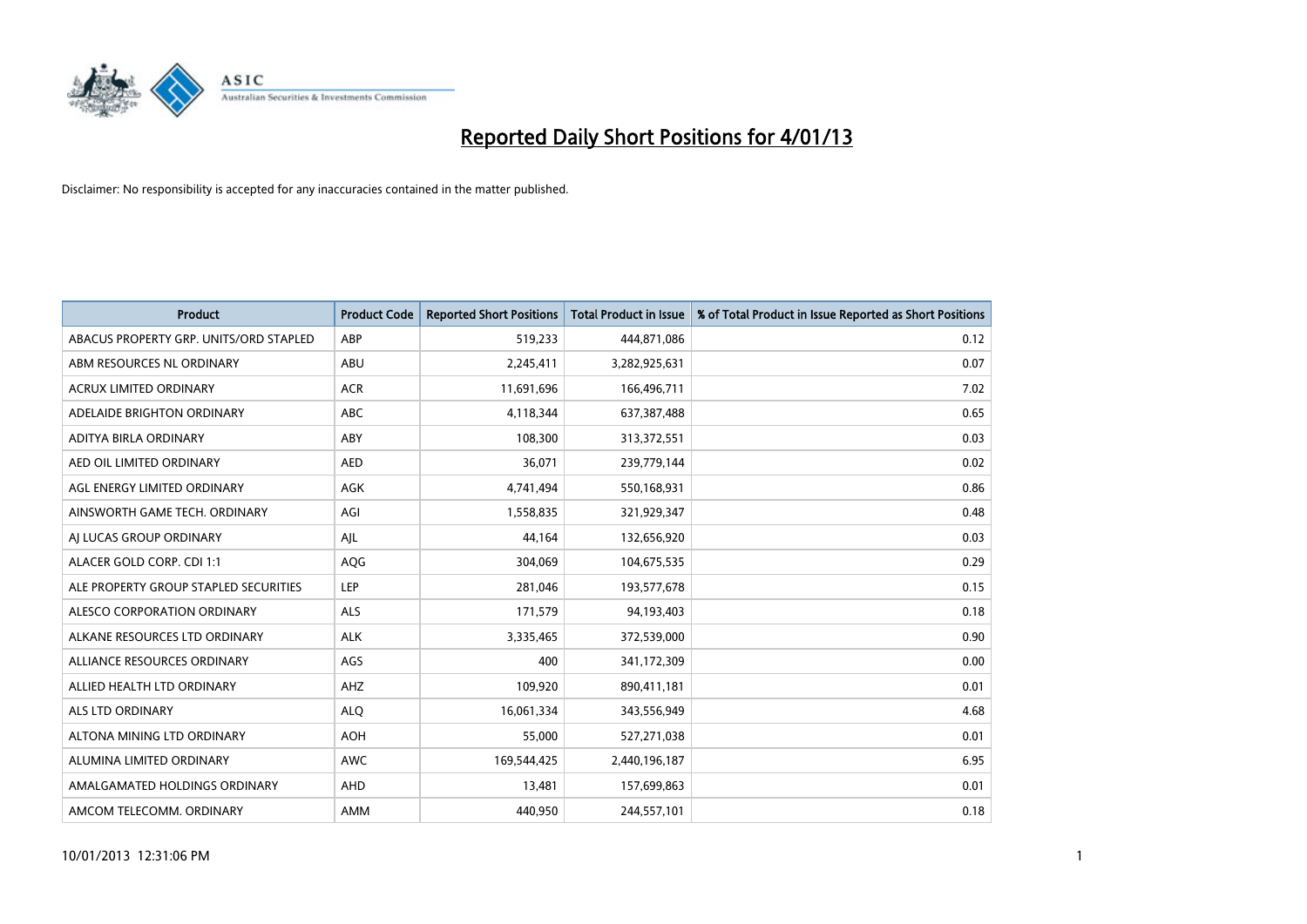

| <b>Product</b>                          | <b>Product Code</b> | <b>Reported Short Positions</b> | <b>Total Product in Issue</b> | % of Total Product in Issue Reported as Short Positions |
|-----------------------------------------|---------------------|---------------------------------|-------------------------------|---------------------------------------------------------|
| AMCOR LIMITED ORDINARY                  | <b>AMC</b>          | 3,405,351                       | 1,206,684,923                 | 0.28                                                    |
| AMP LIMITED ORDINARY                    | AMP                 | 8,099,753                       | 2,930,423,546                 | 0.28                                                    |
| AMPELLA MINING ORDINARY                 | <b>AMX</b>          | 3,906,532                       | 247,500,493                   | 1.58                                                    |
| ANGLOGOLD ASHANTI CDI 5:1               | AGG                 | 500                             | 89,207,765                    | 0.00                                                    |
| ANSELL LIMITED ORDINARY                 | <b>ANN</b>          | 3,617,696                       | 130,768,652                   | 2.77                                                    |
| ANTARES ENERGY LTD ORDINARY             | <b>AZZ</b>          | 554,169                         | 257,000,000                   | 0.22                                                    |
| ANZ BANKING GRP LTD ORDINARY            | ANZ                 | 5,445,433                       | 2,743,588,302                 | 0.20                                                    |
| APA GROUP STAPLED SECURITIES            | <b>APA</b>          | 5,842,696                       | 827,350,325                   | 0.71                                                    |
| APA SUB GRP STAPLED SECURITY            | <b>HDF</b>          | 381,758                         | 560,324,158                   | 0.07                                                    |
| APN NEWS & MEDIA ORDINARY               | <b>APN</b>          | 21,106,416                      | 661,526,586                   | 3.19                                                    |
| AQUARIUS PLATINUM. ORDINARY             | <b>AOP</b>          | 13,746,432                      | 486,851,336                   | 2.82                                                    |
| AQUILA RESOURCES ORDINARY               | <b>AQA</b>          | 8,734,075                       | 411,804,442                   | 2.12                                                    |
| ARAFURA RESOURCE LTD ORDINARY           | <b>ARU</b>          | 1,416,781                       | 441,270,644                   | 0.32                                                    |
| ARB CORPORATION ORDINARY                | <b>ARP</b>          | 97,920                          | 72,481,302                    | 0.14                                                    |
| ARDENT LEISURE GROUP STAPLED SECURITIES | AAD                 | 890,953                         | 397,774,513                   | 0.22                                                    |
| ARGO INVESTMENTS ORDINARY               | <b>ARG</b>          | 159                             | 628,781,353                   | 0.00                                                    |
| ARISTOCRAT LEISURE ORDINARY             | <b>ALL</b>          | 14,858,247                      | 551,418,047                   | 2.69                                                    |
| ARRIUM LTD ORDINARY                     | ARI                 | 5,278,490                       | 1,351,527,328                 | 0.39                                                    |
| ASCIANO LIMITED ORDINARY                | <b>AIO</b>          | 6,811,624                       | 975,385,664                   | 0.70                                                    |
| ASG GROUP LIMITED ORDINARY              | <b>ASZ</b>          | 1,493,783                       | 206,720,839                   | 0.72                                                    |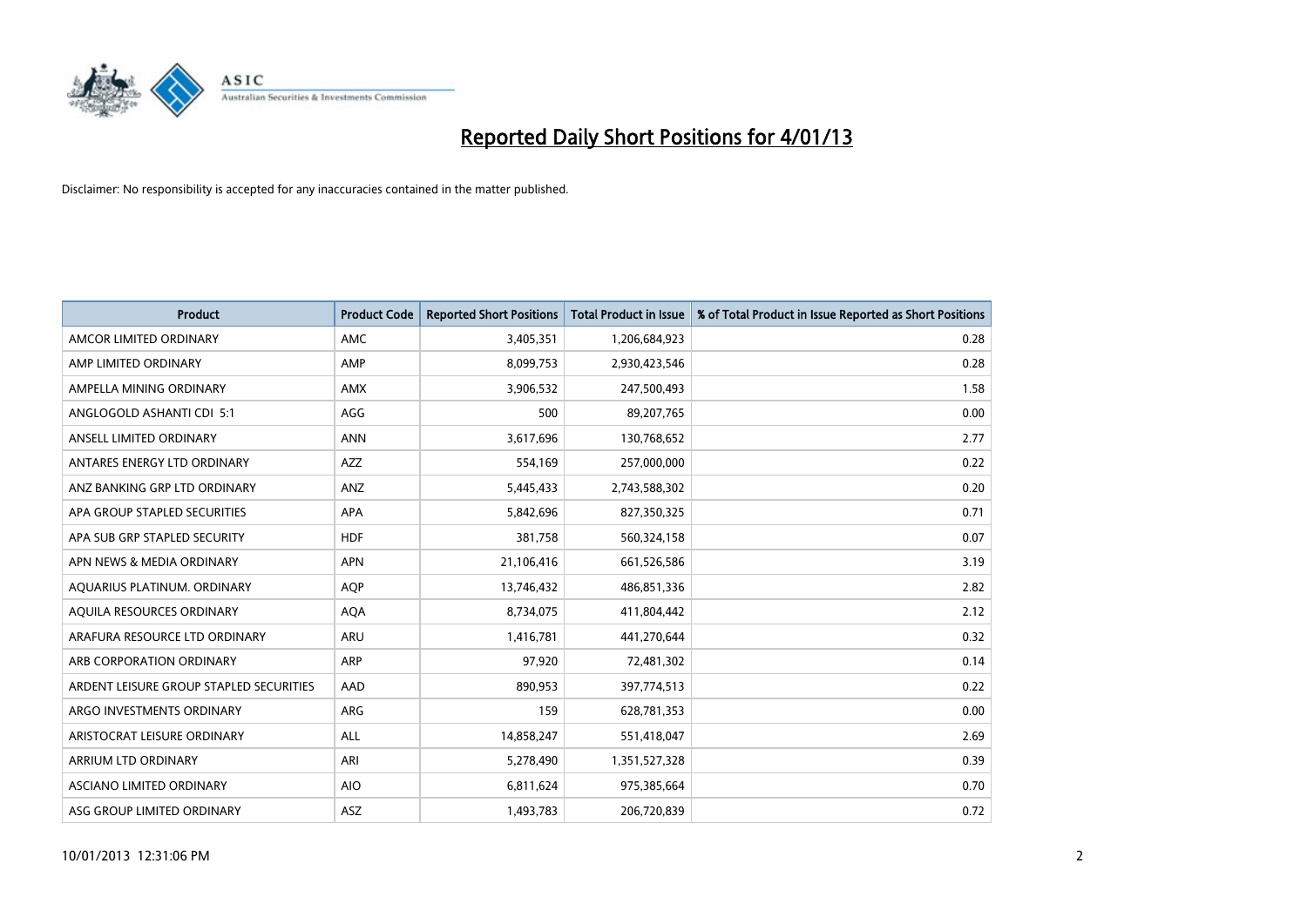

| <b>Product</b>                              | <b>Product Code</b> | <b>Reported Short Positions</b> | <b>Total Product in Issue</b> | % of Total Product in Issue Reported as Short Positions |
|---------------------------------------------|---------------------|---------------------------------|-------------------------------|---------------------------------------------------------|
| ASPEN GROUP ORD/UNITS STAPLED               | <b>APZ</b>          | 62,999                          | 1,197,188,521                 | 0.01                                                    |
| ASPIRE MINING LTD ORDINARY                  | <b>AKM</b>          | 27,141                          | 620,594,556                   | 0.00                                                    |
| ASTRO JAP PROP GROUP STAPLED SECURITIES     | AJA                 | 2,139                           | 58,445,002                    | 0.00                                                    |
| ASX LIMITED ORDINARY                        | ASX                 | 4,217,358                       | 175,136,729                   | 2.41                                                    |
| ATLAS IRON LIMITED ORDINARY                 | AGO                 | 5,427,409                       | 909,718,409                   | 0.60                                                    |
| AURIZON HOLDINGS LTD ORDINARY               | <b>AZI</b>          | 15,628,873                      | 2,137,284,503                 | 0.73                                                    |
| AURORA OIL & GAS ORDINARY                   | <b>AUT</b>          | 7,172,753                       | 447,885,778                   | 1.60                                                    |
| AUSDRILL LIMITED ORDINARY                   | ASL                 | 6,257,531                       | 309,451,963                   | 2.02                                                    |
| AUSENCO LIMITED ORDINARY                    | AAX                 | 1,083,839                       | 123,872,665                   | 0.87                                                    |
| <b>AUSTAL LIMITED ORDINARY</b>              | ASB                 | 2,996,411                       | 346,007,639                   | 0.87                                                    |
| AUSTIN ENGINEERING ORDINARY                 | ANG                 | 449,397                         | 72,314,403                    | 0.62                                                    |
| <b>AUSTRALAND PROPERTY STAPLED SECURITY</b> | <b>ALZ</b>          | 601,236                         | 576,846,597                   | 0.10                                                    |
| AUSTRALIAN AGRICULT. ORDINARY               | AAC                 | 1,063,608                       | 312,905,085                   | 0.34                                                    |
| AUSTRALIAN INFRASTR. UNITS/ORDINARY         | <b>AIX</b>          | 781,769                         | 620,733,944                   | 0.13                                                    |
| AUSTRALIAN PHARM, ORDINARY                  | API                 | 302,800                         | 488,115,883                   | 0.06                                                    |
| AUTOMOTIVE HOLDINGS ORDINARY                | AHE                 | 6,301                           | 260,579,682                   | 0.00                                                    |
| AVIENNINGS LIMITED ORDINARY                 | AVI                 | 175,000                         | 274,588,694                   | 0.06                                                    |
| AWE LIMITED ORDINARY                        | <b>AWE</b>          | 4,361,339                       | 522,116,985                   | 0.84                                                    |
| AZIMUTH RES LTD ORDINARY                    | <b>AZH</b>          | 1,290,800                       | 424,626,680                   | 0.30                                                    |
| <b>BANDANNA ENERGY ORDINARY</b>             | <b>BND</b>          | 15,577,814                      | 528,481,199                   | 2.95                                                    |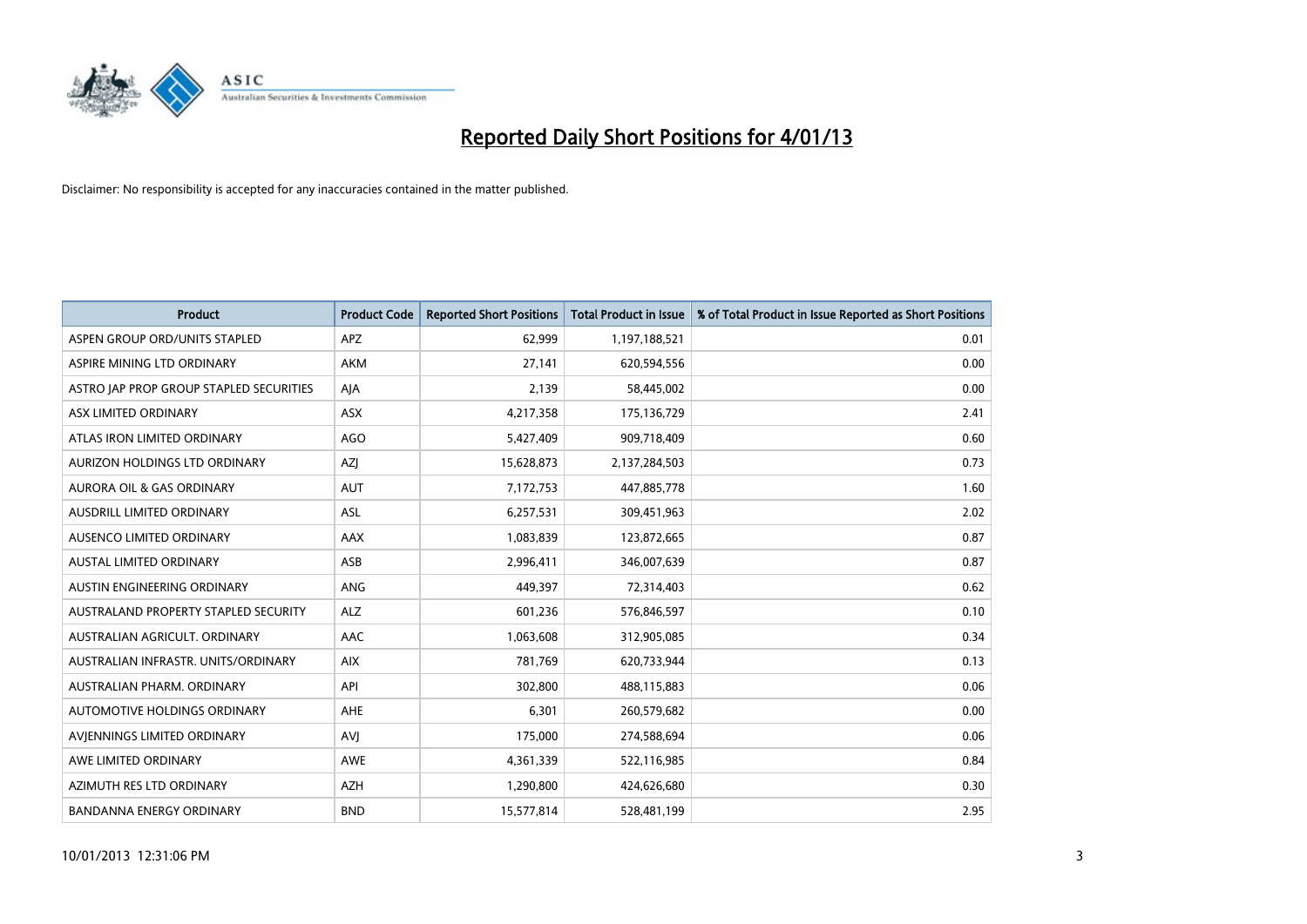

| <b>Product</b>                       | <b>Product Code</b> | <b>Reported Short Positions</b> | <b>Total Product in Issue</b> | % of Total Product in Issue Reported as Short Positions |
|--------------------------------------|---------------------|---------------------------------|-------------------------------|---------------------------------------------------------|
| BANK OF QUEENSLAND. ORDINARY         | <b>BOO</b>          | 7,610,367                       | 312,878,919                   | 2.43                                                    |
| <b>BASE RES LIMITED ORDINARY</b>     | <b>BSE</b>          | 452,770                         | 560,440,029                   | 0.08                                                    |
| <b>BATHURST RESOURCES ORDINARY</b>   | <b>BTU</b>          | 39,813,829                      | 697,247,997                   | 5.71                                                    |
| BC IRON LIMITED ORDINARY             | <b>BCI</b>          | 388,940                         | 119,440,150                   | 0.33                                                    |
| <b>BEACH ENERGY LIMITED ORDINARY</b> | <b>BPT</b>          | 17,178,476                      | 1,263,677,572                 | 1.36                                                    |
| BEADELL RESOURCE LTD ORDINARY        | <b>BDR</b>          | 11,843,725                      | 742,204,752                   | 1.60                                                    |
| BENDIGO AND ADELAIDE ORDINARY        | <b>BEN</b>          | 9,906,352                       | 402,311,212                   | 2.46                                                    |
| BERKELEY RESOURCES ORDINARY          | <b>BKY</b>          | 190,670                         | 179,393,273                   | 0.11                                                    |
| BHP BILLITON LIMITED ORDINARY        | <b>BHP</b>          | 11,596,807                      | 3,211,691,105                 | 0.36                                                    |
| <b>BILLABONG ORDINARY</b>            | <b>BBG</b>          | 6,235,200                       | 478,944,292                   | 1.30                                                    |
| <b>BLACKTHORN RESOURCES ORDINARY</b> | <b>BTR</b>          | 221,349                         | 164,285,950                   | 0.13                                                    |
| <b>BLUESCOPE STEEL LTD ORDINARY</b>  | <b>BSL</b>          | 1,067,536                       | 558,243,305                   | 0.19                                                    |
| <b>BOART LONGYEAR ORDINARY</b>       | <b>BLY</b>          | 3,332,336                       | 461,163,412                   | 0.72                                                    |
| <b>BORAL LIMITED, ORDINARY</b>       | <b>BLD</b>          | 40,283,702                      | 766,235,816                   | 5.26                                                    |
| <b>BOUGAINVILLE COPPER ORDINARY</b>  | <b>BOC</b>          | 1                               | 401,062,500                   | 0.00                                                    |
| <b>BRADKEN LIMITED ORDINARY</b>      | <b>BKN</b>          | 10,960,401                      | 169,240,662                   | 6.48                                                    |
| <b>BRAMBLES LIMITED ORDINARY</b>     | <b>BXB</b>          | 6,190,923                       | 1,556,588,785                 | 0.40                                                    |
| BREVILLE GROUP LTD ORDINARY          | <b>BRG</b>          | 782,021                         | 130,095,322                   | 0.60                                                    |
| <b>BRICKWORKS LIMITED ORDINARY</b>   | <b>BKW</b>          | 60,735                          | 147,818,132                   | 0.04                                                    |
| <b>BROCKMAN MINING LTD ORDINARY</b>  | <b>BCK</b>          | 91,872                          | 7.224.094.327                 | 0.00                                                    |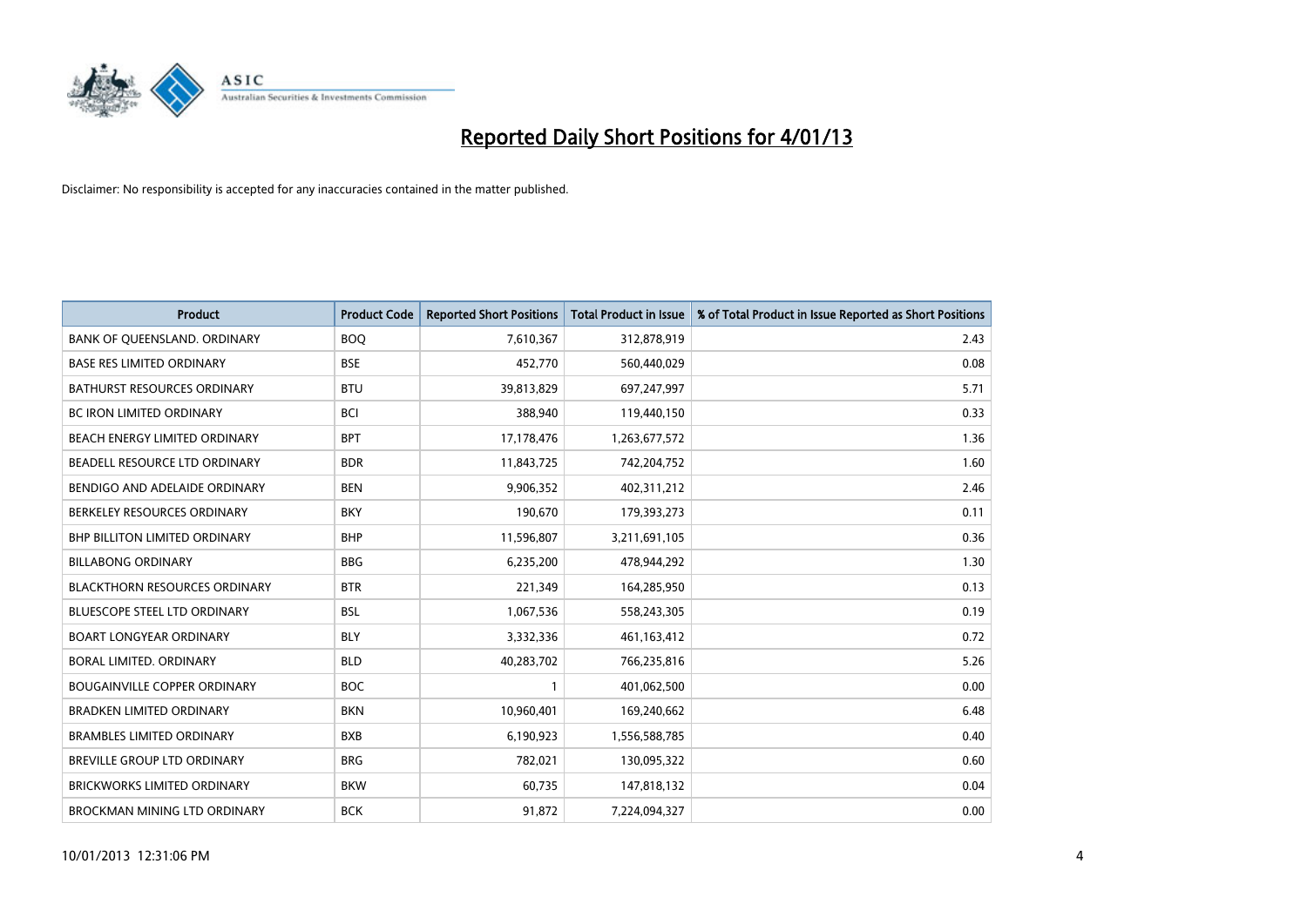

| <b>Product</b>                          | <b>Product Code</b> | <b>Reported Short Positions</b> | <b>Total Product in Issue</b> | % of Total Product in Issue Reported as Short Positions |
|-----------------------------------------|---------------------|---------------------------------|-------------------------------|---------------------------------------------------------|
| BT INVESTMENT MNGMNT ORDINARY           | <b>BTT</b>          | 64,661                          | 274,214,460                   | 0.02                                                    |
| <b>BURU ENERGY ORDINARY</b>             | <b>BRU</b>          | 12,900,533                      | 273,769,554                   | 4.71                                                    |
| <b>BWP TRUST ORDINARY UNITS</b>         | <b>BWP</b>          | 3,467,990                       | 533,645,790                   | 0.65                                                    |
| CABCHARGE AUSTRALIA ORDINARY            | CAB                 | 5,802,933                       | 120,430,683                   | 4.82                                                    |
| <b>CALIBRE GROUP LTD ORDINARY</b>       | <b>CGH</b>          | 513,535                         | 307,378,401                   | 0.17                                                    |
| CALTEX AUSTRALIA ORDINARY               | <b>CTX</b>          | 4,835,634                       | 270,000,000                   | 1.79                                                    |
| CAPE LAMBERT RES LTD ORDINARY           | <b>CFE</b>          | 1,018,667                       | 689,108,792                   | 0.15                                                    |
| CARABELLA RES LTD ORDINARY              | <b>CLR</b>          | 52,729                          | 152,361,547                   | 0.03                                                    |
| <b>CARBON ENERGY ORDINARY</b>           | <b>CNX</b>          | 48,071                          | 778,451,954                   | 0.01                                                    |
| <b>CARDNO LIMITED ORDINARY</b>          | CDD                 | 5,805,446                       | 141,133,512                   | 4.11                                                    |
| <b>CARINDALE PROPERTY UNIT</b>          | <b>CDP</b>          | 8,000                           | 70,000,000                    | 0.01                                                    |
| CARNARVON PETROLEUM ORDINARY            | <b>CVN</b>          | 1,120,063                       | 937,257,700                   | 0.12                                                    |
| CARSALES.COM LTD ORDINARY               | <b>CRZ</b>          | 6,155,100                       | 235,768,495                   | 2.61                                                    |
| <b>CEDAR WOODS PROP. ORDINARY</b>       | <b>CWP</b>          | 5,001                           | 73,047,793                    | 0.01                                                    |
| CENTRAL PETROLEUM ORDINARY              | <b>CTP</b>          | 676,268                         | 1,386,978,365                 | 0.05                                                    |
| CENTRO RETAIL AUST ORD/UNIT STAPLED SEC | <b>CRF</b>          | 6,254,624                       | 1,427,391,696                 | 0.44                                                    |
| <b>CERAMIC FUEL CELLS ORDINARY</b>      | <b>CFU</b>          | 390                             | 1,559,231,320                 | 0.00                                                    |
| CFS RETAIL TRUST GRP STAPLED SECURITIES | <b>CFX</b>          | 35,526,564                      | 2,828,495,659                 | 1.26                                                    |
| CHALLENGER DIV.PRO. STAPLED UNITS       | <b>CDI</b>          | 54,705                          | 214,101,013                   | 0.03                                                    |
| <b>CHALLENGER LIMITED ORDINARY</b>      | <b>CGF</b>          | 3,923,132                       | 539,090,985                   | 0.73                                                    |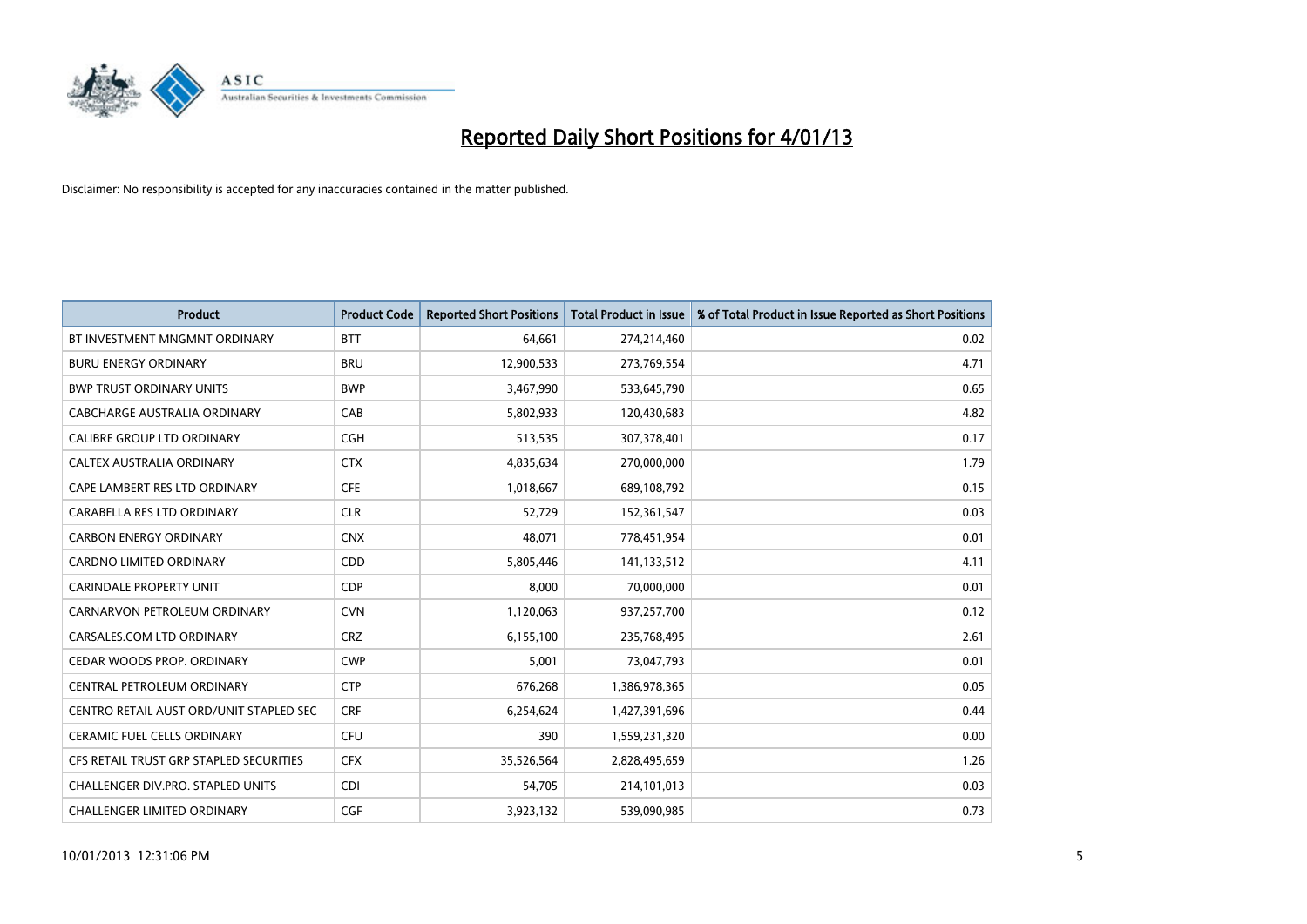

| <b>Product</b>                          | <b>Product Code</b> | <b>Reported Short Positions</b> | <b>Total Product in Issue</b> | % of Total Product in Issue Reported as Short Positions |
|-----------------------------------------|---------------------|---------------------------------|-------------------------------|---------------------------------------------------------|
| CHARTER HALL GROUP STAPLED US PROHIBIT. | <b>CHC</b>          | 477,663                         | 298,730,356                   | 0.16                                                    |
| <b>CHARTER HALL RETAIL UNITS</b>        | <b>COR</b>          | 915,440                         | 334,098,571                   | 0.27                                                    |
| <b>CHORUS LIMITED ORDINARY</b>          | <b>CNU</b>          | 1,068,210                       | 385,082,123                   | 0.28                                                    |
| CITIGOLD CORP LTD ORDINARY              | <b>CTO</b>          | 1,433,288                       | 1,352,907,765                 | 0.11                                                    |
| <b>CLOUGH LIMITED ORDINARY</b>          | <b>CLO</b>          | 80,236                          | 775,259,839                   | 0.01                                                    |
| <b>CNPR GRP UNITS/ORD STAPLED</b>       | <b>CNP</b>          | 2,537                           | 972,414,514                   | 0.00                                                    |
| COAL OF AFRICA LTD ORDINARY             | <b>CZA</b>          | 67,650                          | 800,951,034                   | 0.01                                                    |
| COALSPUR MINES LTD ORDINARY             | <b>CPL</b>          | 13,605,184                      | 620,729,899                   | 2.19                                                    |
| COCA-COLA AMATIL ORDINARY               | <b>CCL</b>          | 3,858,989                       | 762,133,414                   | 0.51                                                    |
| <b>COCHLEAR LIMITED ORDINARY</b>        | <b>COH</b>          | 5,089,328                       | 57,026,689                    | 8.92                                                    |
| COCKATOO COAL ORDINARY                  | <b>COK</b>          | 16,559,241                      | 1,016,746,908                 | 1.63                                                    |
| <b>CODAN LIMITED ORDINARY</b>           | <b>CDA</b>          | 50,001                          | 176,862,573                   | 0.03                                                    |
| COLLINS FOODS LTD ORDINARY              | <b>CKF</b>          | 320,971                         | 93,000,003                    | 0.35                                                    |
| COMMONWEALTH BANK, ORDINARY             | <b>CBA</b>          | 15,238,692                      | 1,609,180,841                 | 0.95                                                    |
| <b>COMMONWEALTH PROP ORDINARY UNITS</b> | <b>CPA</b>          | 14,259,737                      | 2,347,003,413                 | 0.61                                                    |
| <b>COMPASS RESOURCES ORDINARY</b>       | <b>CMR</b>          | 7,472                           | 1,403,744,100                 | 0.00                                                    |
| COMPUTERSHARE LTD ORDINARY              | <b>CPU</b>          | 12,861,493                      | 555,664,059                   | 2.31                                                    |
| CONTINENTAL COAL LTD ORDINARY           | CCC                 | 983                             | 473,061,772                   | 0.00                                                    |
| <b>COOPER ENERGY LTD ORDINARY</b>       | <b>COE</b>          | 218,357                         | 329,034,654                   | 0.07                                                    |
| CORP TRAVEL LIMITED ORDINARY            | <b>CTD</b>          | 134,863                         | 74,971,020                    | 0.18                                                    |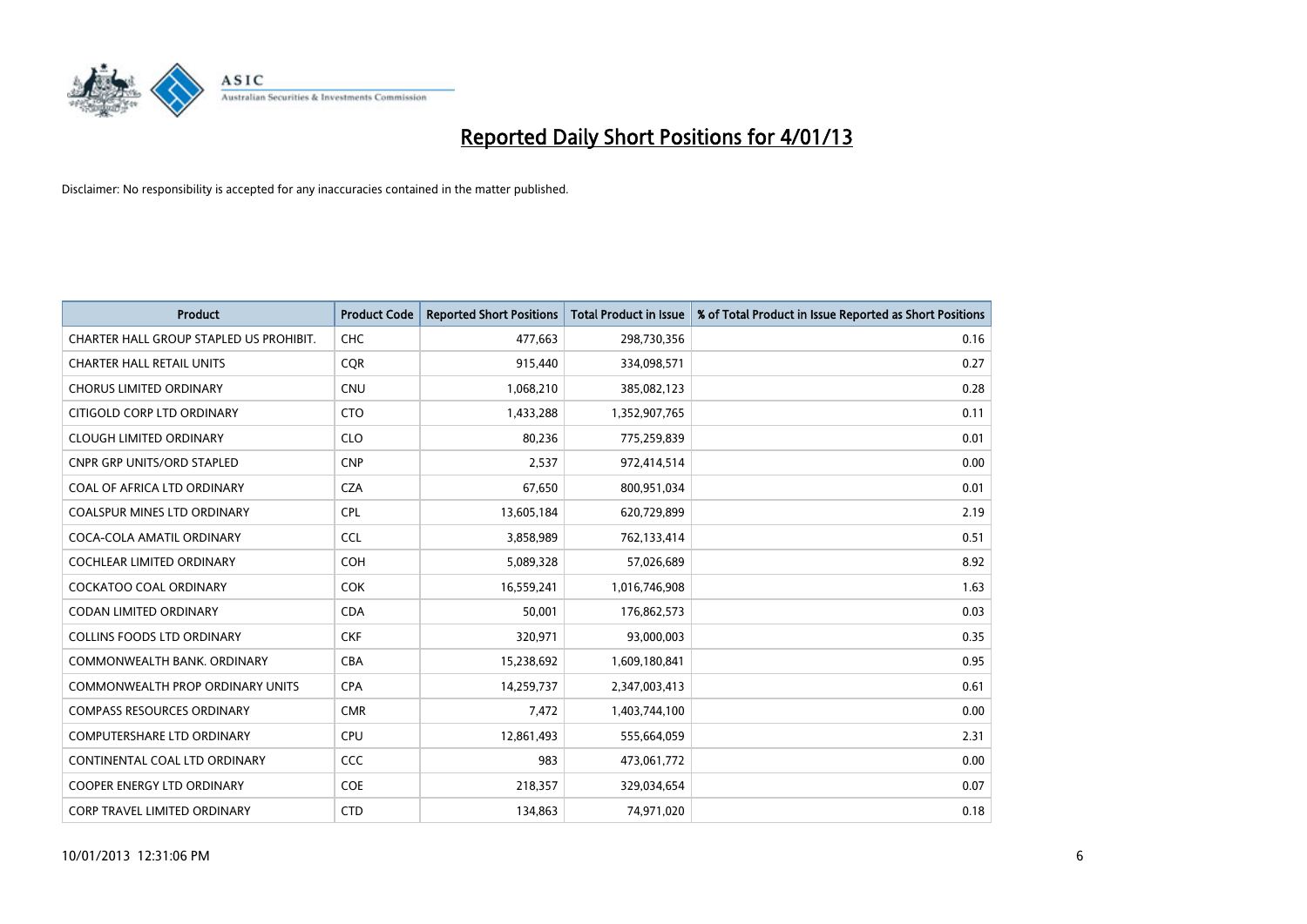

| <b>Product</b>                          | <b>Product Code</b> | <b>Reported Short Positions</b> | <b>Total Product in Issue</b> | % of Total Product in Issue Reported as Short Positions |
|-----------------------------------------|---------------------|---------------------------------|-------------------------------|---------------------------------------------------------|
| <b>CREDIT CORP GROUP ORDINARY</b>       | <b>CCP</b>          | 27,856                          | 45,932,899                    | 0.06                                                    |
| <b>CROMWELL PROP STAPLED SECURITIES</b> | <b>CMW</b>          | 5,819,314                       | 1,407,704,638                 | 0.41                                                    |
| <b>CROWN LIMITED ORDINARY</b>           | <b>CWN</b>          | 8,174,574                       | 728,394,185                   | 1.12                                                    |
| <b>CSG LIMITED ORDINARY</b>             | CSV                 | 654,109                         | 278,394,845                   | 0.23                                                    |
| <b>CSL LIMITED ORDINARY</b>             | <b>CSL</b>          | 2,211,107                       | 498,756,024                   | 0.44                                                    |
| <b>CSR LIMITED ORDINARY</b>             | <b>CSR</b>          | 41,459,890                      | 506,000,315                   | 8.19                                                    |
| <b>CUDECO LIMITED ORDINARY</b>          | CDU                 | 5,408,148                       | 188,943,961                   | 2.86                                                    |
| DART ENERGY LTD ORDINARY                | <b>DTE</b>          | 15,606,507                      | 878,168,388                   | 1.78                                                    |
| DATA#3 LIMITED ORDINARY                 | <b>DTL</b>          | 201                             | 153,974,950                   | 0.00                                                    |
| DAVID JONES LIMITED ORDINARY            | <b>DIS</b>          | 57,145,871                      | 531,788,775                   | 10.75                                                   |
| <b>DECMIL GROUP LIMITED ORDINARY</b>    | <b>DCG</b>          | 1,019,824                       | 168,203,219                   | 0.61                                                    |
| DEVINE LIMITED ORDINARY                 | <b>DVN</b>          | 186,979                         | 158,730,556                   | 0.12                                                    |
| DEXUS PROPERTY GROUP STAPLED UNITS      | <b>DXS</b>          | 15,236,466                      | 4,839,024,176                 | 0.31                                                    |
| DISCOVERY METALS LTD ORDINARY           | <b>DML</b>          | 2,211,399                       | 486,986,451                   | 0.45                                                    |
| DOMINO PIZZA ENTERPR ORDINARY           | <b>DMP</b>          | 78,184                          | 70,192,674                    | 0.11                                                    |
| DORAY MINERALS LTD ORDINARY             | <b>DRM</b>          | 105,000                         | 139,200,101                   | 0.08                                                    |
| DOWNER EDI LIMITED ORDINARY             | <b>DOW</b>          | 6,654,443                       | 429,100,296                   | 1.55                                                    |
| DRILLSEARCH ENERGY ORDINARY             | <b>DLS</b>          | 1,521,427                       | 427,353,371                   | 0.36                                                    |
| DUET GROUP STAPLED US PROHIBIT.         | <b>DUE</b>          | 2,992,779                       | 1,158,216,750                 | 0.26                                                    |
| DULUXGROUP LIMITED ORDINARY             | <b>DLX</b>          | 9.947.811                       | 374,507,181                   | 2.66                                                    |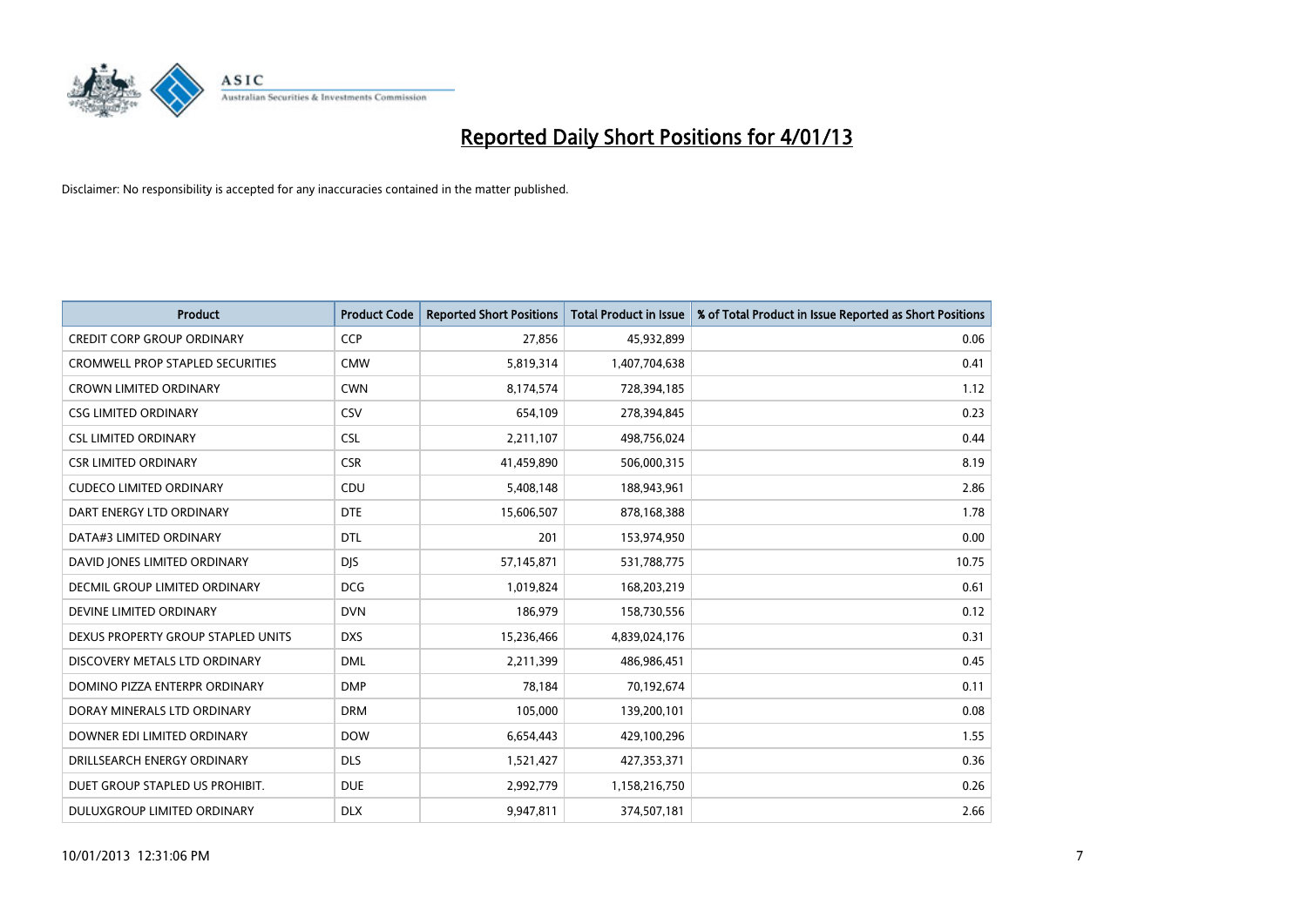

| <b>Product</b>                        | <b>Product Code</b> | <b>Reported Short Positions</b> | <b>Total Product in Issue</b> | % of Total Product in Issue Reported as Short Positions |
|---------------------------------------|---------------------|---------------------------------|-------------------------------|---------------------------------------------------------|
| <b>DWS LTD ORDINARY</b>               | <b>DWS</b>          | 101,719                         | 132,362,763                   | 0.08                                                    |
| ECHO ENTERTAINMENT ORDINARY           | <b>EGP</b>          | 10,408,593                      | 825,672,730                   | 1.26                                                    |
| <b>ELDERS LIMITED ORDINARY</b>        | <b>ELD</b>          | 19,048,828                      | 448,598,480                   | 4.25                                                    |
| ELEMENTAL MINERALS ORDINARY           | <b>ELM</b>          | 39,616                          | 288,587,228                   | 0.01                                                    |
| ELEMENTOS LIMITED ORDINARY            | <b>ELT</b>          | 16                              | 148,352,638                   | 0.00                                                    |
| <b>EMECO HOLDINGS ORDINARY</b>        | EHL.                | 6,821,928                       | 599,675,707                   | 1.14                                                    |
| <b>ENDEAVOUR MIN CORP CDI 1:1</b>     | <b>EVR</b>          | 217,332                         | 126,365,941                   | 0.17                                                    |
| <b>ENERGY RESOURCES ORDINARY 'A'</b>  | <b>ERA</b>          | 7,265,221                       | 517,725,062                   | 1.40                                                    |
| <b>ENERGY WORLD CORPOR. ORDINARY</b>  | <b>EWC</b>          | 18,384,224                      | 1,734,166,672                 | 1.06                                                    |
| <b>ENVESTRA LIMITED ORDINARY</b>      | <b>ENV</b>          | 10,137,569                      | 1,603,333,497                 | 0.63                                                    |
| EQUATORIAL RES LTD ORDINARY           | EQX                 | 116,197                         | 117,235,353                   | 0.10                                                    |
| EVOLUTION MINING LTD ORDINARY         | <b>EVN</b>          | 4,010,315                       | 708,092,989                   | 0.57                                                    |
| FAIRFAX MEDIA LTD ORDINARY            | <b>FXI</b>          | 328,227,587                     | 2,351,955,725                 | 13.96                                                   |
| <b>FAR LTD ORDINARY</b>               | <b>FAR</b>          | 21,000,000                      | 2,499,846,742                 | 0.84                                                    |
| FISHER & PAYKEL H. ORDINARY           | <b>FPH</b>          | 5,620                           | 542,602,858                   | 0.00                                                    |
| FKP PROPERTY GROUP STAPLED SECURITIES | <b>FKP</b>          | 7,049,452                       | 321,578,705                   | 2.19                                                    |
| FLEETWOOD CORP ORDINARY               | <b>FWD</b>          | 2,909,355                       | 60,033,258                    | 4.85                                                    |
| FLETCHER BUILDING ORDINARY            | <b>FBU</b>          | 6,595,544                       | 684,793,538                   | 0.96                                                    |
| FLEXIGROUP LIMITED ORDINARY           | <b>FXL</b>          | 387,119                         | 287,469,669                   | 0.13                                                    |
| FLIGHT CENTRE ORDINARY                | <b>FLT</b>          | 12,915,992                      | 100,165,616                   | 12.89                                                   |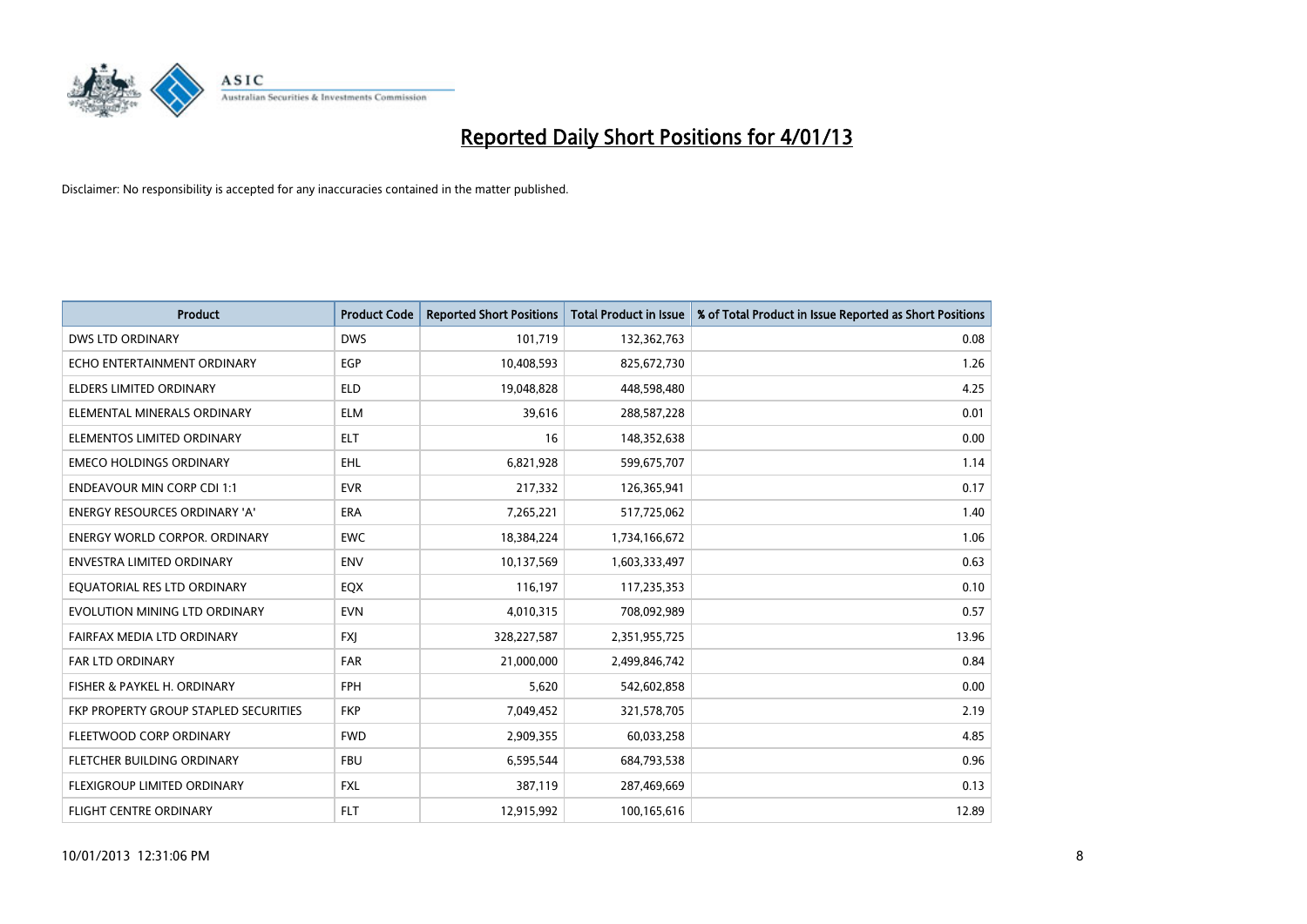

| <b>Product</b>                            | <b>Product Code</b> | <b>Reported Short Positions</b> | <b>Total Product in Issue</b> | % of Total Product in Issue Reported as Short Positions |
|-------------------------------------------|---------------------|---------------------------------|-------------------------------|---------------------------------------------------------|
| FLINDERS MINES LTD ORDINARY               | <b>FMS</b>          | 761,521                         | 1,821,300,404                 | 0.04                                                    |
| FOCUS MINERALS LTD ORDINARY               | <b>FML</b>          | 2,074,583                       | 8,822,771,352                 | 0.02                                                    |
| FONTERRA SHARE FUND ORDINARY UNITS        | FSF                 | 23,312                          | 95,592,485                    | 0.02                                                    |
| FORGE GROUP LIMITED ORDINARY              | FGE                 | 106,636                         | 86,169,014                    | 0.12                                                    |
| FORTESCUE METALS GRP ORDINARY             | <b>FMG</b>          | 183,364,419                     | 3,113,798,659                 | 5.89                                                    |
| <b>G.U.D. HOLDINGS ORDINARY</b>           | GUD                 | 1,423,189                       | 71,341,319                    | 1.99                                                    |
| <b>G8 EDUCATION LIMITED ORDINARY</b>      | <b>GEM</b>          | 340,615                         | 246,048,593                   | 0.14                                                    |
| <b>GALAXY RESOURCES ORDINARY</b>          | <b>GXY</b>          | 3,026,715                       | 560,357,421                   | 0.54                                                    |
| <b>GENETIC TECHNOLOGIES ORDINARY</b>      | <b>GTG</b>          | 677,100                         | 474,971,819                   | 0.14                                                    |
| <b>GEODYNAMICS LIMITED ORDINARY</b>       | GDY                 | 850                             | 406,452,608                   | 0.00                                                    |
| <b>GINDALBIE METALS LTD ORDINARY</b>      | <b>GBG</b>          | 26,041,846                      | 1,404,350,200                 | 1.85                                                    |
| <b>GOODMAN FIELDER, ORDINARY</b>          | <b>GFF</b>          | 24,915,750                      | 1,955,559,207                 | 1.27                                                    |
| <b>GOODMAN GROUP STAPLED US PROHIBIT.</b> | <b>GMG</b>          | 2,753,129                       | 1,713,233,947                 | 0.16                                                    |
| <b>GPT GROUP STAPLED SEC.</b>             | <b>GPT</b>          | 7,846,557                       | 1,766,785,075                 | 0.44                                                    |
| <b>GRAINCORP LIMITED A CLASS ORDINARY</b> | <b>GNC</b>          | 1,591,651                       | 228,855,628                   | 0.70                                                    |
| <b>GRANGE RESOURCES. ORDINARY</b>         | GRR                 | 1,384,681                       | 1,155,487,102                 | 0.12                                                    |
| <b>GREENLAND MIN EN LTD ORDINARY</b>      | GGG                 | 4,457,491                       | 567,937,409                   | 0.78                                                    |
| <b>GRYPHON MINERALS LTD ORDINARY</b>      | GRY                 | 16,510,728                      | 400,464,983                   | 4.12                                                    |
| <b>GUILDFORD COAL LTD ORDINARY</b>        | <b>GUF</b>          | 1,428,234                       | 521,046,899                   | 0.27                                                    |
| <b>GUNNS LIMITED ORDINARY</b>             | <b>GNS</b>          | 51,528,090                      | 848,401,559                   | 6.07                                                    |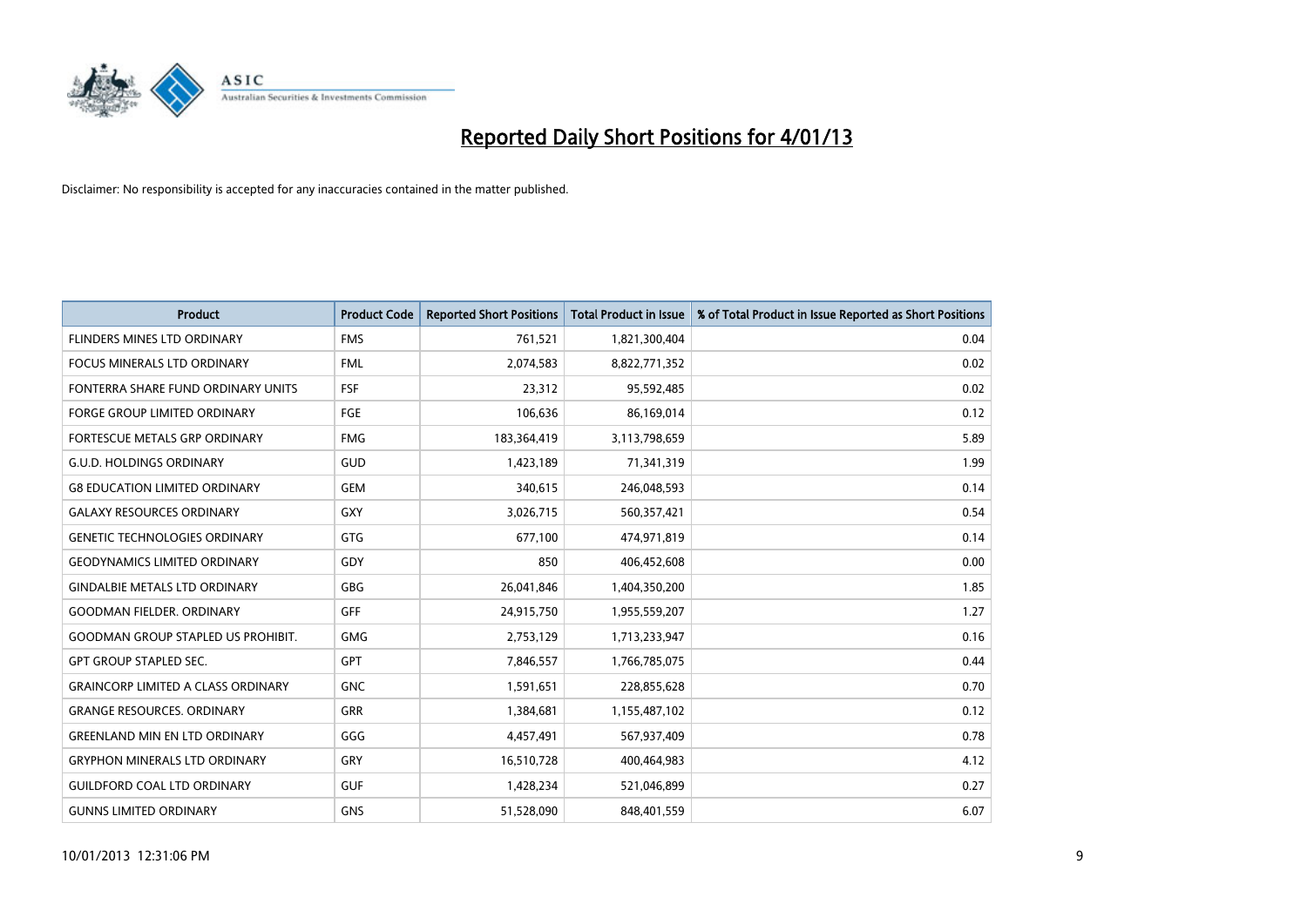

| <b>Product</b>                           | <b>Product Code</b> | <b>Reported Short Positions</b> | <b>Total Product in Issue</b> | % of Total Product in Issue Reported as Short Positions |
|------------------------------------------|---------------------|---------------------------------|-------------------------------|---------------------------------------------------------|
| <b>GWA GROUP LTD ORDINARY</b>            | <b>GWA</b>          | 9,850,358                       | 304,706,899                   | 3.23                                                    |
| <b>HARVEY NORMAN ORDINARY</b>            | <b>HVN</b>          | 121,401,824                     | 1,062,316,784                 | 11.43                                                   |
| HASTIE GROUP LIMITED ORDINARY            | <b>HST</b>          | 233,914                         | 137,353,504                   | 0.17                                                    |
| <b>HENDERSON GROUP CDI 1:1</b>           | <b>HGG</b>          | 1,138,793                       | 709,662,473                   | 0.16                                                    |
| HFA HOLDINGS LIMITED ORDINARY            | <b>HFA</b>          | 3,809                           | 117,332,831                   | 0.00                                                    |
| HILLGROVE RES LTD ORDINARY               | <b>HGO</b>          | 3,410,553                       | 1,022,760,221                 | 0.33                                                    |
| HILLS HOLDINGS LTD ORDINARY              | <b>HIL</b>          | 3,170,027                       | 246,500,444                   | 1.29                                                    |
| HORIZON OIL LIMITED ORDINARY             | <b>HZN</b>          | 35,753,339                      | 1,130,811,515                 | 3.16                                                    |
| HOT CHILI LTD ORDINARY                   | <b>HCH</b>          | 997,524                         | 286,776,224                   | 0.35                                                    |
| <b>ICON ENERGY LIMITED ORDINARY</b>      | <b>ICN</b>          | 16,678                          | 533,391,210                   | 0.00                                                    |
| <b>IINET LIMITED ORDINARY</b>            | <b>IIN</b>          | 179,763                         | 161,238,847                   | 0.11                                                    |
| <b>ILUKA RESOURCES ORDINARY</b>          | ILU                 | 66,053,823                      | 418,700,517                   | 15.78                                                   |
| <b>IMDEX LIMITED ORDINARY</b>            | <b>IMD</b>          | 642,592                         | 210,473,188                   | 0.31                                                    |
| <b>INCITEC PIVOT ORDINARY</b>            | IPL                 | 5,700,739                       | 1,628,730,107                 | 0.35                                                    |
| <b>INDEPENDENCE GROUP ORDINARY</b>       | <b>IGO</b>          | 4,823,804                       | 232,882,535                   | 2.07                                                    |
| <b>INDOPHIL RESOURCES ORDINARY</b>       | <b>IRN</b>          | 839,990                         | 1,203,146,194                 | 0.07                                                    |
| <b>INFIGEN ENERGY STAPLED SECURITIES</b> | <b>IFN</b>          | 3,360,950                       | 762,265,972                   | 0.44                                                    |
| INSURANCE AUSTRALIA ORDINARY             | IAG                 | 5,620,561                       | 2,079,034,021                 | 0.27                                                    |
| <b>INTEGRA MINING LTD, ORDINARY</b>      | <b>IGR</b>          | 240,783                         | 934,440,899                   | 0.03                                                    |
| <b>INTREPID MINES ORDINARY</b>           | <b>IAU</b>          | 9,917,048                       | 555,419,975                   | 1.79                                                    |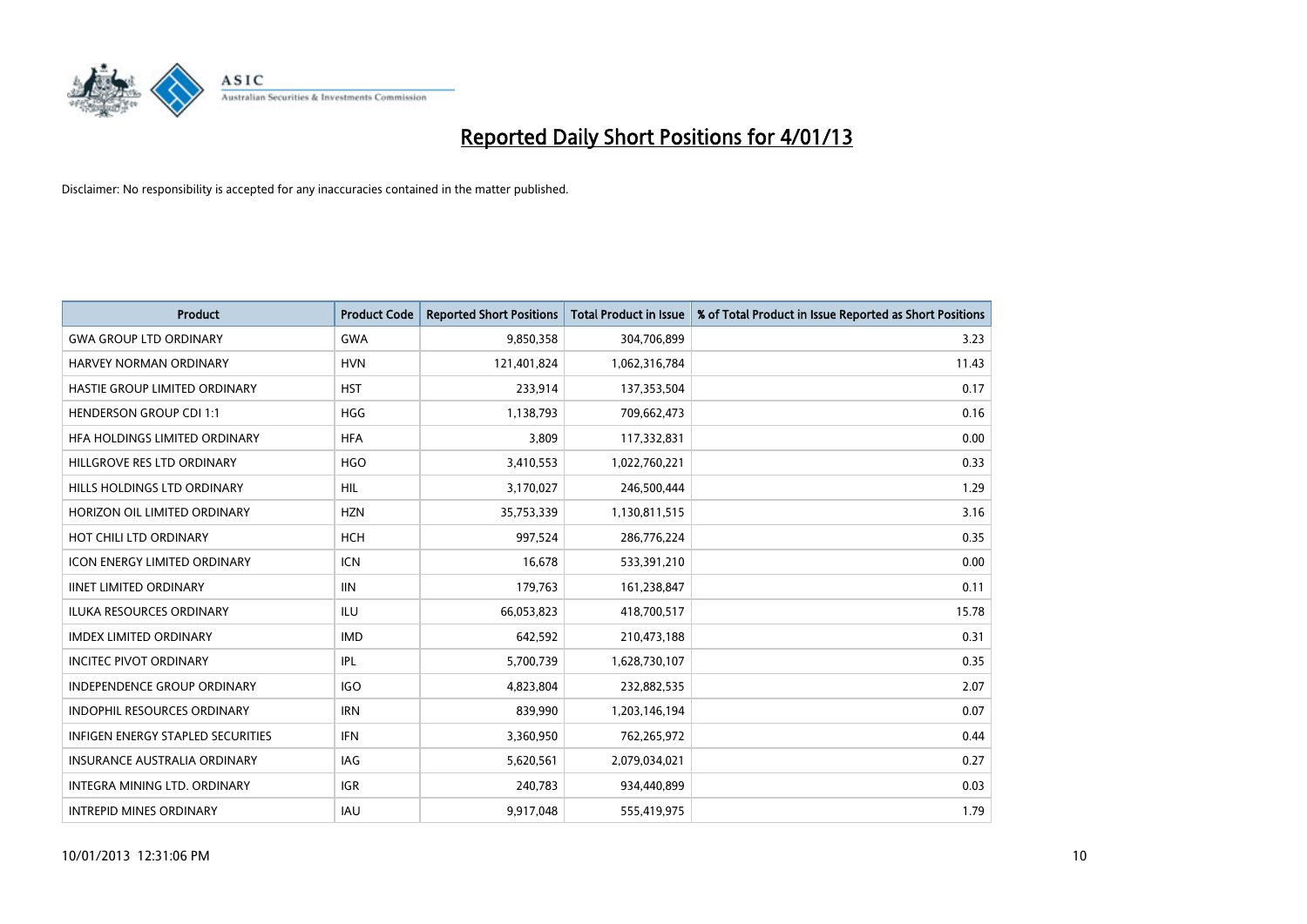

| <b>Product</b>                                  | <b>Product Code</b> | <b>Reported Short Positions</b> | <b>Total Product in Issue</b> | % of Total Product in Issue Reported as Short Positions |
|-------------------------------------------------|---------------------|---------------------------------|-------------------------------|---------------------------------------------------------|
| <b>INVESTA OFFICE FUND STAPLED SECURITIES</b>   | <b>IOF</b>          | 3,376,654                       | 614,047,458                   | 0.55                                                    |
| <b>INVOCARE LIMITED ORDINARY</b>                | IVC                 | 3,314,420                       | 110,030,298                   | 3.01                                                    |
| <b>ION LIMITED ORDINARY</b>                     | <b>ION</b>          | 164,453                         | 256,365,105                   | 0.06                                                    |
| <b>IOOF HOLDINGS LTD ORDINARY</b>               | <b>IFL</b>          | 1,353,042                       | 229,794,395                   | 0.59                                                    |
| <b>IRESS LIMITED ORDINARY</b>                   | <b>IRE</b>          | 2,108,746                       | 128,620,231                   | 1.64                                                    |
| <b>IRON ORE HOLDINGS ORDINARY</b>               | <b>IOH</b>          | 39,352                          | 161,174,005                   | 0.02                                                    |
| <b>IVANHOE AUSTRALIA ORDINARY</b>               | <b>IVA</b>          | 1,977,781                       | 714,483,151                   | 0.28                                                    |
| <b>JAMES HARDIE INDUST CHESS DEPOSITARY INT</b> | <b>IHX</b>          | 9,401,520                       | 440,917,727                   | 2.13                                                    |
| <b>IB HI-FI LIMITED ORDINARY</b>                | <b>IBH</b>          | 19,851,540                      | 98,850,643                    | 20.08                                                   |
| <b>JUMBO INTERACTIVE ORDINARY</b>               | <b>JIN</b>          | 1,000                           | 43,002,560                    | 0.00                                                    |
| <b>JUPITER MINES ORDINARY</b>                   | <b>IMS</b>          | 1,672                           | 2,281,835,383                 | 0.00                                                    |
| <b>KAGARA LTD ORDINARY</b>                      | KZL                 | 3,034,733                       | 798,953,117                   | 0.38                                                    |
| KANGAROO RES LTD ORDINARY                       | <b>KRL</b>          | 191,687                         | 3,434,430,012                 | 0.01                                                    |
| KAROON GAS AUSTRALIA ORDINARY                   | <b>KAR</b>          | 170,669                         | 221,420,769                   | 0.08                                                    |
| KATHMANDU HOLD LTD ORDINARY                     | <b>KMD</b>          | 632,031                         | 200,215,894                   | 0.32                                                    |
| <b>KBL MINING LIMITED ORDINARY</b>              | <b>KBL</b>          | 1,820                           | 293,535,629                   | 0.00                                                    |
| KENTOR GOLD LIMITED ORDINARY                    | KGL                 | 275                             | 140,040,563                   | 0.00                                                    |
| KINGSGATE CONSOLID. ORDINARY                    | <b>KCN</b>          | 8,153,123                       | 151,828,173                   | 5.37                                                    |
| KINGSROSE MINING LTD ORDINARY                   | <b>KRM</b>          | 78,770                          | 291,261,517                   | 0.03                                                    |
| LEIGHTON HOLDINGS ORDINARY                      | LEI                 | 8,655,857                       | 337, 164, 188                 | 2.57                                                    |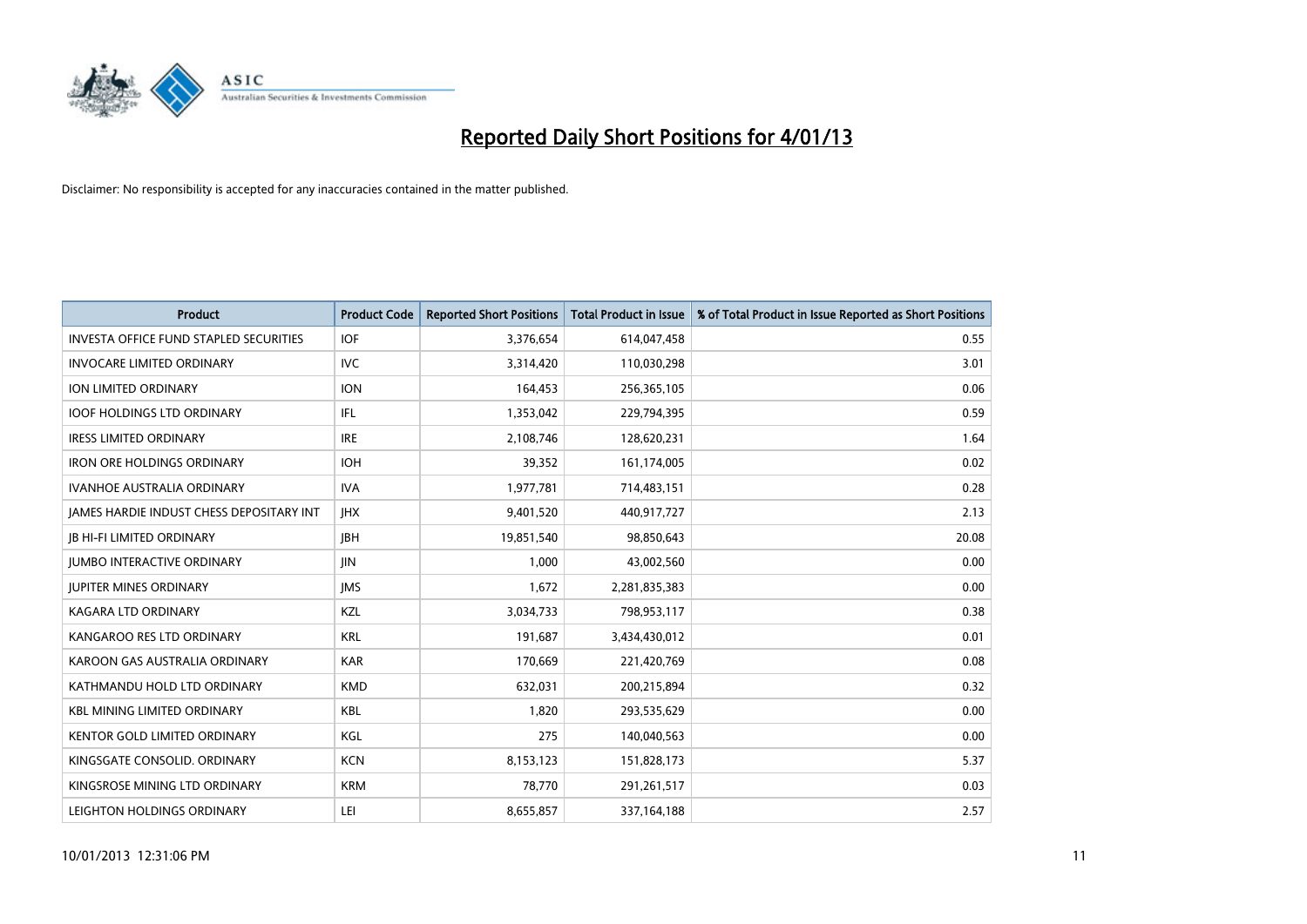

| <b>Product</b>                        | <b>Product Code</b> | <b>Reported Short Positions</b> | <b>Total Product in Issue</b> | % of Total Product in Issue Reported as Short Positions |
|---------------------------------------|---------------------|---------------------------------|-------------------------------|---------------------------------------------------------|
| LEND LEASE GROUP UNIT/ORD STAPLED     | LLC                 | 5,668,226                       | 574,351,883                   | 0.99                                                    |
| LINC ENERGY LTD ORDINARY              | <b>LNC</b>          | 27,109,472                      | 504,487,631                   | 5.37                                                    |
| LIQUEFIED NATURAL ORDINARY            | <b>LNG</b>          | 272,800                         | 267,699,015                   | 0.10                                                    |
| LYCOPODIUM LIMITED ORDINARY           | LYL                 | 602                             | 38,755,103                    | 0.00                                                    |
| LYNAS CORPORATION ORDINARY            | <b>LYC</b>          | 133,188,908                     | 1,960,801,292                 | 6.79                                                    |
| M2 TELECOMMUNICATION ORDINARY         | <b>MTU</b>          | 6,667,302                       | 157,976,251                   | 4.22                                                    |
| <b>MACA LIMITED ORDINARY</b>          | <b>MLD</b>          | 882,589                         | 150,000,000                   | 0.59                                                    |
| <b>MACMAHON HOLDINGS ORDINARY</b>     | <b>MAH</b>          | 18,242,047                      | 1,020,539,461                 | 1.79                                                    |
| MACQ ATLAS ROADS GRP ORDINARY STAPLED | <b>MQA</b>          | 3,914,973                       | 478,531,436                   | 0.82                                                    |
| MACOUARIE GROUP LTD ORDINARY          | <b>MOG</b>          | 6,264,167                       | 339,178,329                   | 1.85                                                    |
| <b>MATRIX C &amp; E LTD ORDINARY</b>  | <b>MCE</b>          | 4,013,307                       | 94,555,428                    | 4.24                                                    |
| <b>MAVERICK DRILLING ORDINARY</b>     | <b>MAD</b>          | 11,913,983                      | 452,726,751                   | 2.63                                                    |
| MAYNE PHARMA LTD ORDINARY             | <b>MYX</b>          | 546,300                         | 545,527,413                   | 0.10                                                    |
| MCMILLAN SHAKESPEARE ORDINARY         | <b>MMS</b>          | 838,980                         | 74,523,965                    | 1.13                                                    |
| MEDUSA MINING LTD ORDINARY            | <b>MML</b>          | 2,568,553                       | 188,903,911                   | 1.36                                                    |
| MELBOURNE IT LIMITED ORDINARY         | <b>MLB</b>          | 502,222                         | 82,451,363                    | 0.61                                                    |
| MEO AUSTRALIA LTD ORDINARY            | <b>MEO</b>          | 10,845                          | 627,264,587                   | 0.00                                                    |
| <b>MERMAID MARINE ORDINARY</b>        | <b>MRM</b>          | 1,009,397                       | 223,832,900                   | 0.45                                                    |
| MESOBLAST LIMITED ORDINARY            | <b>MSB</b>          | 15,425,839                      | 287,132,832                   | 5.37                                                    |
| METALS X LIMITED ORDINARY             | <b>MLX</b>          | 4,702,150                       | 1,651,766,110                 | 0.28                                                    |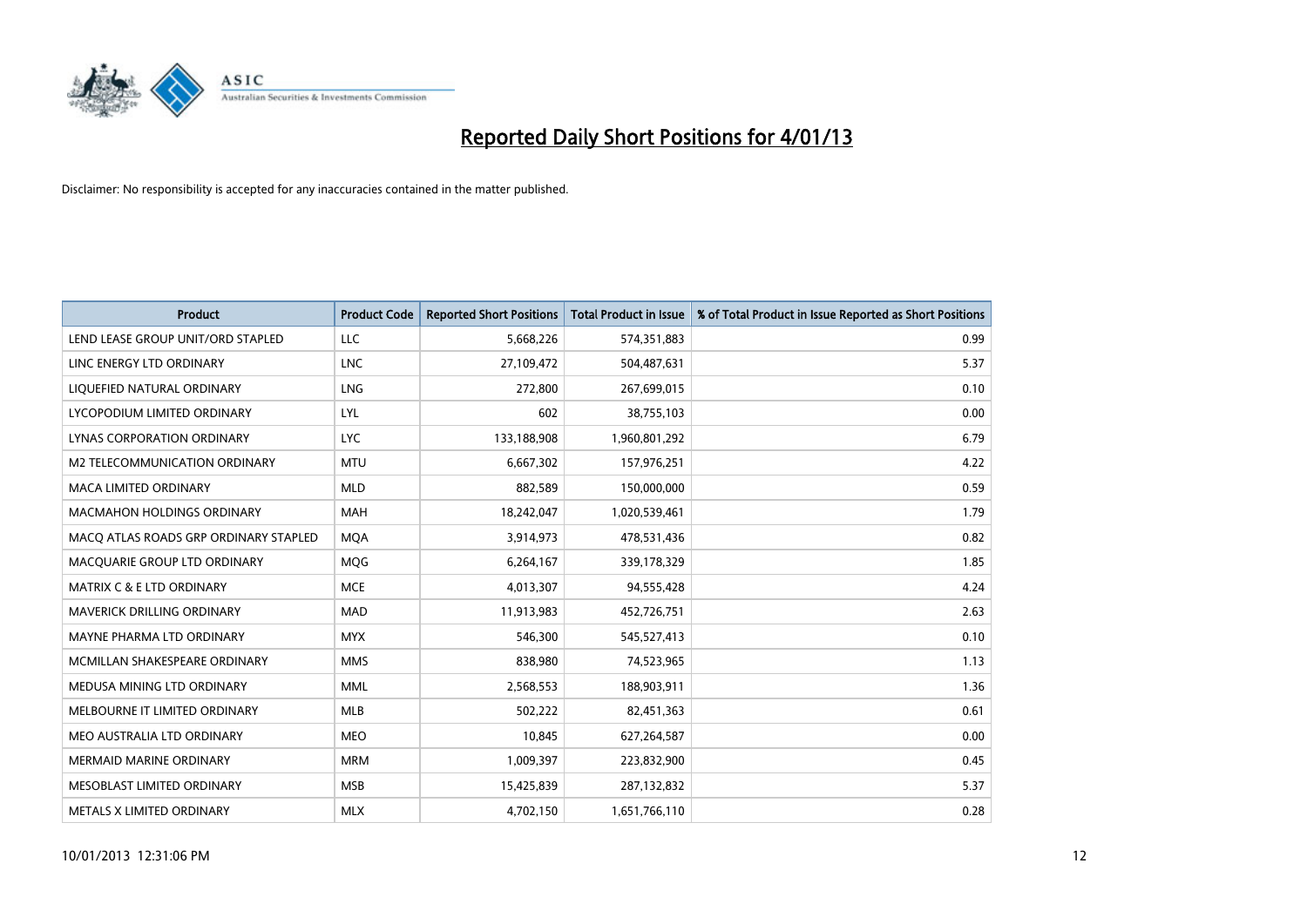

| <b>Product</b>                       | <b>Product Code</b> | <b>Reported Short Positions</b> | <b>Total Product in Issue</b> | % of Total Product in Issue Reported as Short Positions |
|--------------------------------------|---------------------|---------------------------------|-------------------------------|---------------------------------------------------------|
| METCASH LIMITED ORDINARY             | <b>MTS</b>          | 92,590,564                      | 880,704,786                   | 10.51                                                   |
| METMINCO LIMITED ORDINARY            | <b>MNC</b>          | 54,825                          | 1,749,543,023                 | 0.00                                                    |
| MICLYN EXP OFFSHR ORDINARY           | <b>MIO</b>          | 142,276                         | 278,639,188                   | 0.05                                                    |
| MILTON CORPORATION ORDINARY          | <b>MLT</b>          | 12,800                          | 121,625,655                   | 0.01                                                    |
| MINCOR RESOURCES NL ORDINARY         | <b>MCR</b>          | 2,261,677                       | 188,208,274                   | 1.20                                                    |
| MINERAL DEPOSITS ORDINARY            | <b>MDL</b>          | 429,236                         | 83,538,786                    | 0.51                                                    |
| MINERAL RESOURCES, ORDINARY          | <b>MIN</b>          | 3,542,995                       | 185,333,269                   | 1.91                                                    |
| MIRABELA NICKEL LTD ORDINARY         | <b>MBN</b>          | 7,350,743                       | 876,582,736                   | 0.84                                                    |
| MIRVAC GROUP STAPLED SECURITIES      | <b>MGR</b>          | 6,334,942                       | 3,425,587,451                 | 0.18                                                    |
| MOLOPO ENERGY LTD ORDINARY           | <b>MPO</b>          | 1,347,677                       | 245,849,711                   | 0.55                                                    |
| MONADELPHOUS GROUP ORDINARY          | <b>MND</b>          | 6,945,734                       | 90,663,543                    | 7.66                                                    |
| MORTGAGE CHOICE LTD ORDINARY         | <b>MOC</b>          | 2,395,975                       | 123,431,282                   | 1.94                                                    |
| MOUNT GIBSON IRON ORDINARY           | <b>MGX</b>          | 4,713,645                       | 1,090,584,232                 | 0.43                                                    |
| MULTIPLEX SITES SITES                | <b>MXUPA</b>        | 554                             | 4,500,000                     | 0.01                                                    |
| <b>MURCHISON METALS LTD ORDINARY</b> | <b>MMX</b>          | 6,141,064                       | 450,427,346                   | 1.36                                                    |
| <b>MYER HOLDINGS LTD ORDINARY</b>    | <b>MYR</b>          | 82,224,970                      | 583,384,551                   | 14.09                                                   |
| MYSTATE LIMITED ORDINARY             | <b>MYS</b>          | 19,725                          | 87,117,374                    | 0.02                                                    |
| NATIONAL AUST, BANK ORDINARY         | <b>NAB</b>          | 11,496,077                      | 2,342,207,090                 | 0.49                                                    |
| NAVITAS LIMITED ORDINARY             | <b>NVT</b>          | 9,168,320                       | 375,367,918                   | 2.44                                                    |
| NEON ENERGY LIMITED ORDINARY         | <b>NEN</b>          | 3,342,156                       | 549,844,091                   | 0.61                                                    |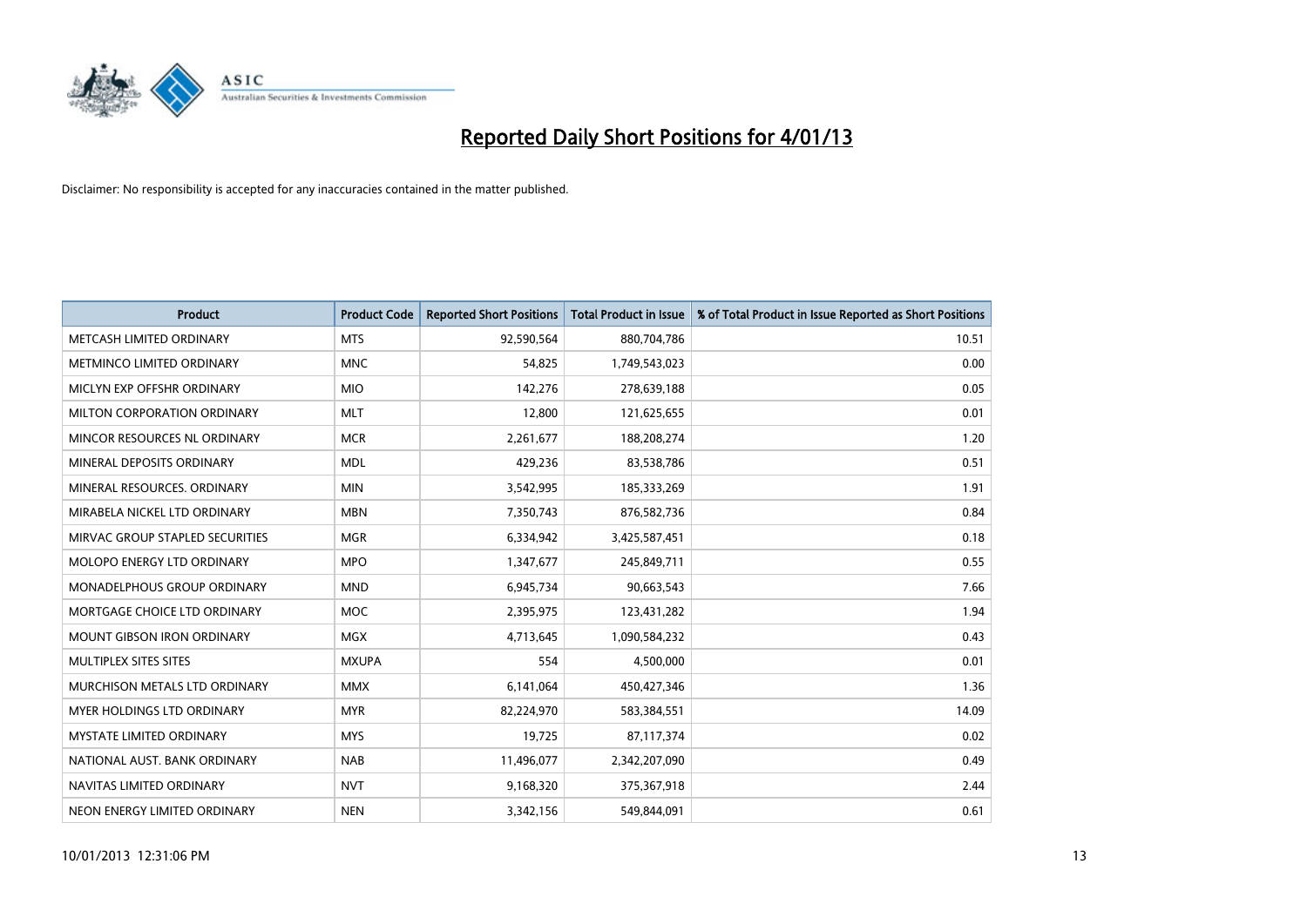

| <b>Product</b>                        | <b>Product Code</b> | <b>Reported Short Positions</b> | <b>Total Product in Issue</b> | % of Total Product in Issue Reported as Short Positions |
|---------------------------------------|---------------------|---------------------------------|-------------------------------|---------------------------------------------------------|
| NEPTUNE MARINE ORDINARY               | <b>NMS</b>          | 60                              | 1,843,891,566                 | 0.00                                                    |
| NEW HOPE CORPORATION ORDINARY         | <b>NHC</b>          | 2,426,794                       | 830,563,352                   | 0.29                                                    |
| NEWCREST MINING ORDINARY              | <b>NCM</b>          | 2,310,262                       | 765,906,839                   | 0.30                                                    |
| NEWS CORP A NON-VOTING CDI            | <b>NWSLV</b>        | 2,994,051                       | 1,534,770,180                 | 0.20                                                    |
| NEWS CORP B VOTING CDI                | <b>NWS</b>          | 1,463,947                       | 798,520,953                   | 0.18                                                    |
| NEWSAT LIMITED ORDINARY               | <b>NWT</b>          | 58,617                          | 233,052,157                   | 0.03                                                    |
| NEXTDC LIMITED ORDINARY               | <b>NXT</b>          | 3,245,116                       | 172,602,288                   | 1.88                                                    |
| NEXUS ENERGY LIMITED ORDINARY         | <b>NXS</b>          | 8,631,149                       | 1,329,821,159                 | 0.65                                                    |
| NIDO PETROLEUM ORDINARY               | <b>NDO</b>          | 105,313                         | 1,601,120,957                 | 0.01                                                    |
| NOBLE MINERAL RES ORDINARY            | <b>NMG</b>          | 3,082,425                       | 666,397,952                   | 0.46                                                    |
| NORFOLK GROUP ORDINARY                | <b>NFK</b>          | 50                              | 158,890,730                   | 0.00                                                    |
| NORTHERN IRON LTD ORDINARY            | <b>NFE</b>          | 3,524,573                       | 484,405,314                   | 0.73                                                    |
| NORTHERN STAR ORDINARY                | <b>NST</b>          | 4,985,568                       | 424,218,168                   | 1.18                                                    |
| NRW HOLDINGS LIMITED ORDINARY         | <b>NWH</b>          | 2,549,970                       | 278,888,011                   | 0.91                                                    |
| NUFARM LIMITED ORDINARY               | <b>NUF</b>          | 6,289,243                       | 262,721,422                   | 2.39                                                    |
| OCEANAGOLD CORP. CHESS DEPOSITARY INT | <b>OGC</b>          | 1,973,153                       | 293,517,918                   | 0.67                                                    |
| OIL SEARCH LTD ORDINARY               | OSH                 | 3,360,575                       | 1,334,756,742                 | 0.25                                                    |
| OM HOLDINGS LIMITED ORDINARY          | OMH                 | 5,386,263                       | 673,423,337                   | 0.80                                                    |
| ORICA LIMITED ORDINARY                | ORI                 | 3,815,542                       | 366,686,516                   | 1.04                                                    |
| ORIGIN ENERGY ORDINARY                | <b>ORG</b>          | 16,343,074                      | 1,094,029,776                 | 1.49                                                    |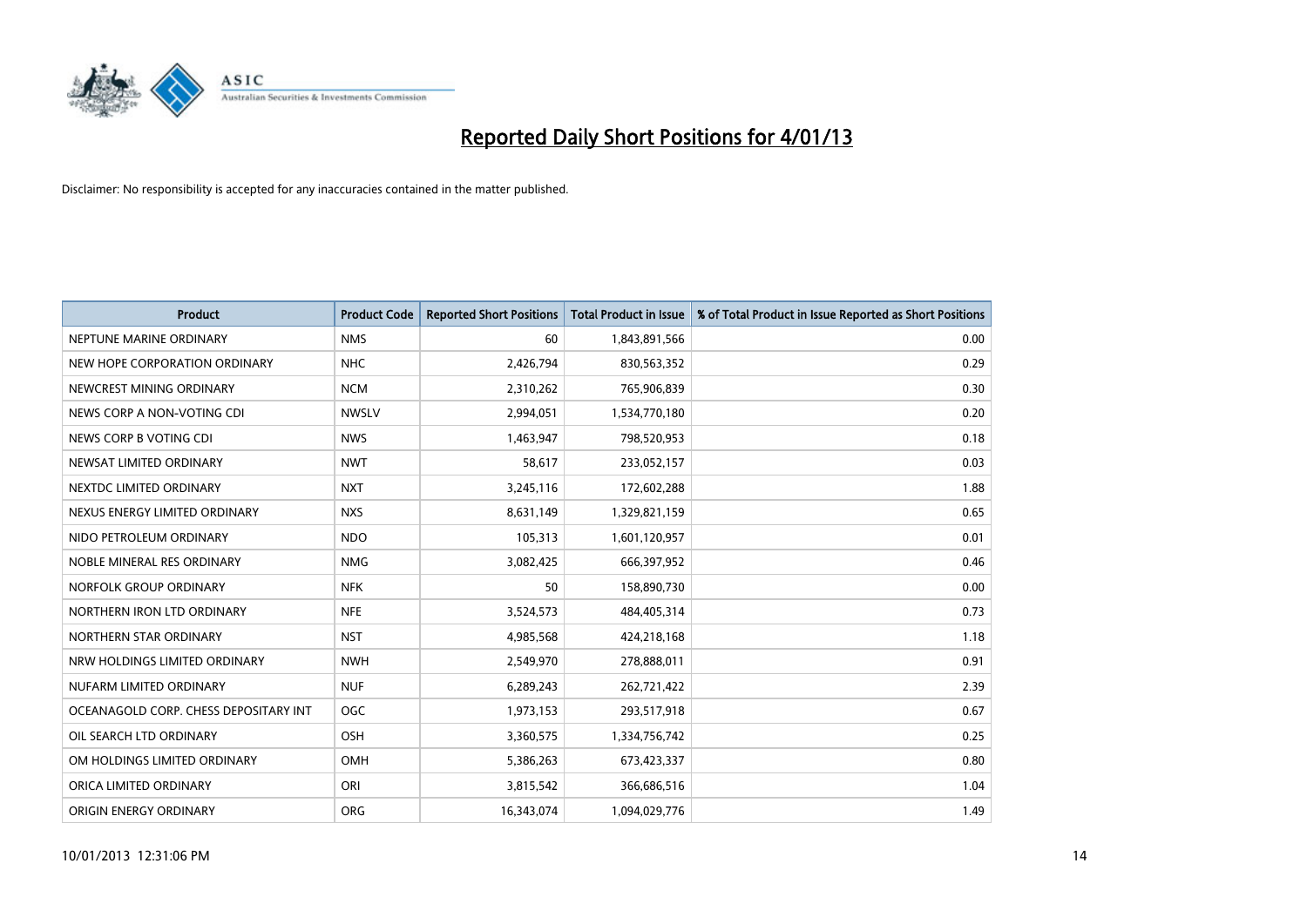

| <b>Product</b>               | <b>Product Code</b> | <b>Reported Short Positions</b> | <b>Total Product in Issue</b> | % of Total Product in Issue Reported as Short Positions |
|------------------------------|---------------------|---------------------------------|-------------------------------|---------------------------------------------------------|
| OROCOBRE LIMITED ORDINARY    | <b>ORE</b>          | 65,763                          | 117,745,140                   | 0.06                                                    |
| OROTONGROUP LIMITED ORDINARY | <b>ORL</b>          | 32,412                          | 40,880,902                    | 0.08                                                    |
| ORPHEUS ENERGY LTD ORDINARY  | <b>OEG</b>          | 67,200                          | 130,475,919                   | 0.05                                                    |
| OZ MINERALS ORDINARY         | OZL                 | 5,186,493                       | 303,470,022                   | 1.71                                                    |
| PACIFIC BRANDS ORDINARY      | <b>PBG</b>          | 11,383,418                      | 912,915,695                   | 1.25                                                    |
| PALADIN ENERGY LTD ORDINARY  | <b>PDN</b>          | 86,204,403                      | 836,825,651                   | 10.30                                                   |
| PANAUST LIMITED ORDINARY     | <b>PNA</b>          | 3,998,824                       | 605,962,322                   | 0.66                                                    |
| PANCONTINENTAL OIL ORDINARY  | PCL                 | 82,361                          | 1,150,994,096                 | 0.01                                                    |
| PANORAMIC RESOURCES ORDINARY | PAN                 | 2,159,977                       | 256,058,555                   | 0.84                                                    |
| PAPERLINX LIMITED ORDINARY   | <b>PPX</b>          | 68,231                          | 609,280,761                   | 0.01                                                    |
| PAPILLON RES LTD ORDINARY    | <b>PIR</b>          | 1,280,357                       | 268,269,982                   | 0.48                                                    |
| PATTIES FOODS LTD ORDINARY   | PFL                 | 100,000                         | 139,065,639                   | 0.07                                                    |
| PEET LIMITED ORDINARY        | <b>PPC</b>          | 4,056,605                       | 321,013,141                   | 1.26                                                    |
| PERILYA LIMITED ORDINARY     | PEM                 | 514                             | 769,316,426                   | 0.00                                                    |
| PERPETUAL LIMITED ORDINARY   | <b>PPT</b>          | 2,119,840                       | 41,980,678                    | 5.05                                                    |
| PERSEUS MINING LTD ORDINARY  | PRU                 | 15,261,317                      | 457,962,088                   | 3.33                                                    |
| PHARMAXIS LTD ORDINARY       | <b>PXS</b>          | 6,713,006                       | 308,543,389                   | 2.18                                                    |
| PLATINUM ASSET ORDINARY      | <b>PTM</b>          | 13,076,489                      | 561,347,878                   | 2.33                                                    |
| PLATINUM AUSTRALIA ORDINARY  | <b>PLA</b>          | 836,127                         | 504,968,043                   | 0.17                                                    |
| PMP LIMITED ORDINARY         | <b>PMP</b>          | 206,144                         | 323,781,124                   | 0.06                                                    |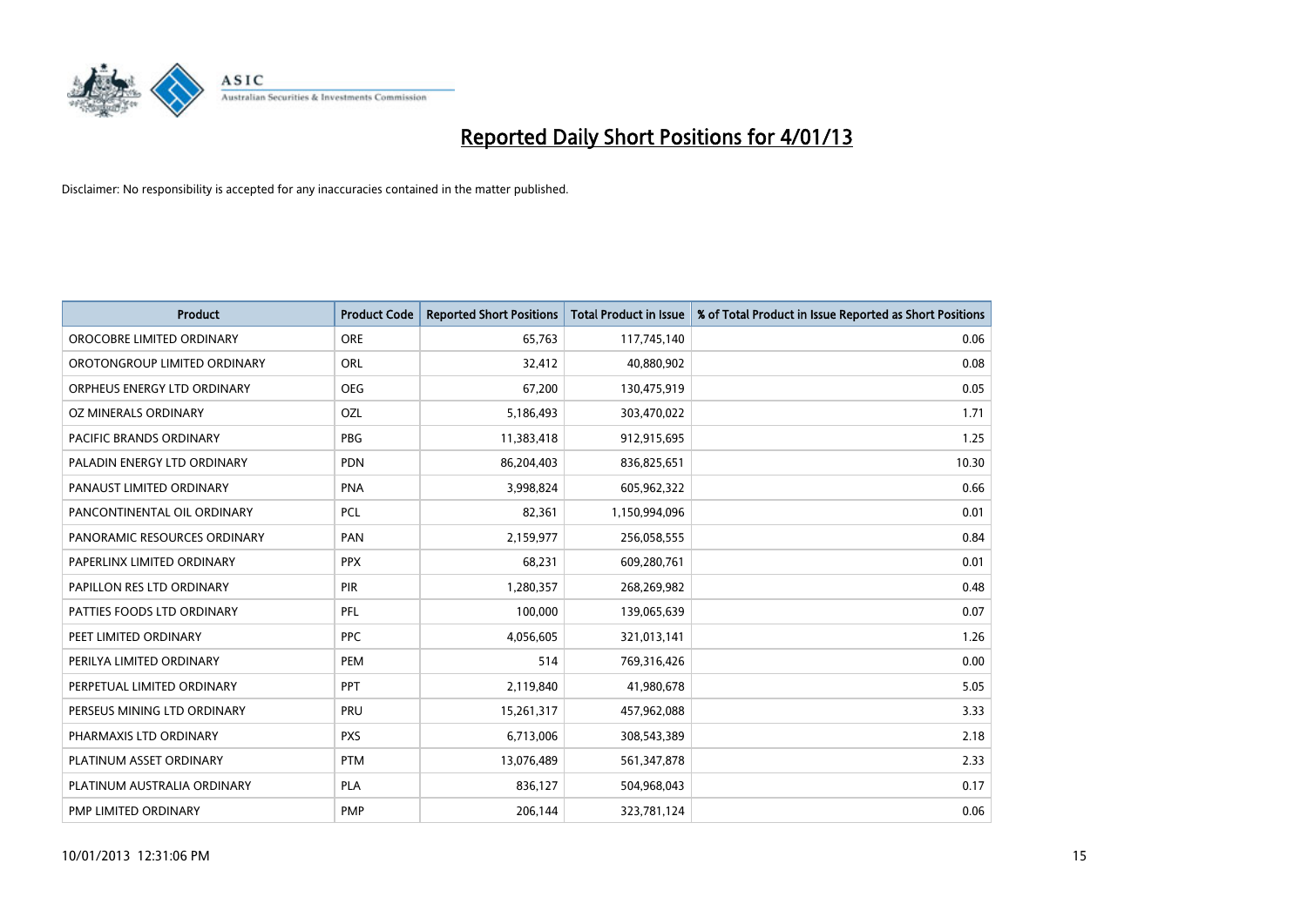

| <b>Product</b>                    | <b>Product Code</b> | <b>Reported Short Positions</b> | <b>Total Product in Issue</b> | % of Total Product in Issue Reported as Short Positions |
|-----------------------------------|---------------------|---------------------------------|-------------------------------|---------------------------------------------------------|
| PRANA BIOTECHNOLOGY ORDINARY      | PBT                 | 81,350                          | 340,689,928                   | 0.02                                                    |
| PREMIER INVESTMENTS ORDINARY      | <b>PMV</b>          | 1,208,027                       | 155,260,478                   | 0.78                                                    |
| PRIMA BIOMED LTD ORDINARY         | PRR                 | 6,288,810                       | 1,066,063,388                 | 0.59                                                    |
| PRIMARY HEALTH CARE ORDINARY      | <b>PRY</b>          | 27,145,538                      | 502,983,554                   | 5.40                                                    |
| PRIME MEDIA GRP LTD ORDINARY      | PRT                 | 60,147                          | 366,330,303                   | 0.02                                                    |
| PRIMEAG AUSTRALIA ORDINARY        | PAG                 | 2,151                           | 266,394,444                   | 0.00                                                    |
| PROGRAMMED ORDINARY               | <b>PRG</b>          | 337,911                         | 118,177,001                   | 0.29                                                    |
| PSIVIDA CORP CDI 1:1              | <b>PVA</b>          | 50,000                          | 8,941,306                     | 0.56                                                    |
| PURA VIDA ENERGY NL ORDINARY      | <b>PVD</b>          | 157,040                         | 59,769,584                    | 0.26                                                    |
| OANTAS AIRWAYS ORDINARY           | QAN                 | 16,442,984                      | 2,265,123,620                 | 0.73                                                    |
| QBE INSURANCE GROUP ORDINARY      | QBE                 | 64,657,849                      | 1,196,747,582                 | 5.40                                                    |
| ORXPHARMA LTD ORDINARY            | <b>ORX</b>          | 130,762                         | 144,617,206                   | 0.09                                                    |
| <b>QUBE HOLDINGS LTD ORDINARY</b> | <b>QUB</b>          | 9,945,569                       | 926,489,845                   | 1.07                                                    |
| RAMELIUS RESOURCES ORDINARY       | <b>RMS</b>          | 4,609,030                       | 337,296,949                   | 1.37                                                    |
| RAMSAY HEALTH CARE ORDINARY       | <b>RHC</b>          | 2,782,957                       | 202,081,252                   | 1.38                                                    |
| <b>RCR TOMLINSON ORDINARY</b>     | <b>RCR</b>          | 108,198                         | 132,431,265                   | 0.08                                                    |
| <b>REA GROUP ORDINARY</b>         | <b>REA</b>          | 95,367                          | 131,714,699                   | 0.07                                                    |
| RECKON LIMITED ORDINARY           | <b>RKN</b>          | 451,000                         | 129,488,015                   | 0.35                                                    |
| <b>RED 5 LIMITED ORDINARY</b>     | <b>RED</b>          | 1,869,722                       | 135,488,008                   | 1.38                                                    |
| <b>RED FORK ENERGY ORDINARY</b>   | <b>RFE</b>          | 3,475,359                       | 384,951,719                   | 0.90                                                    |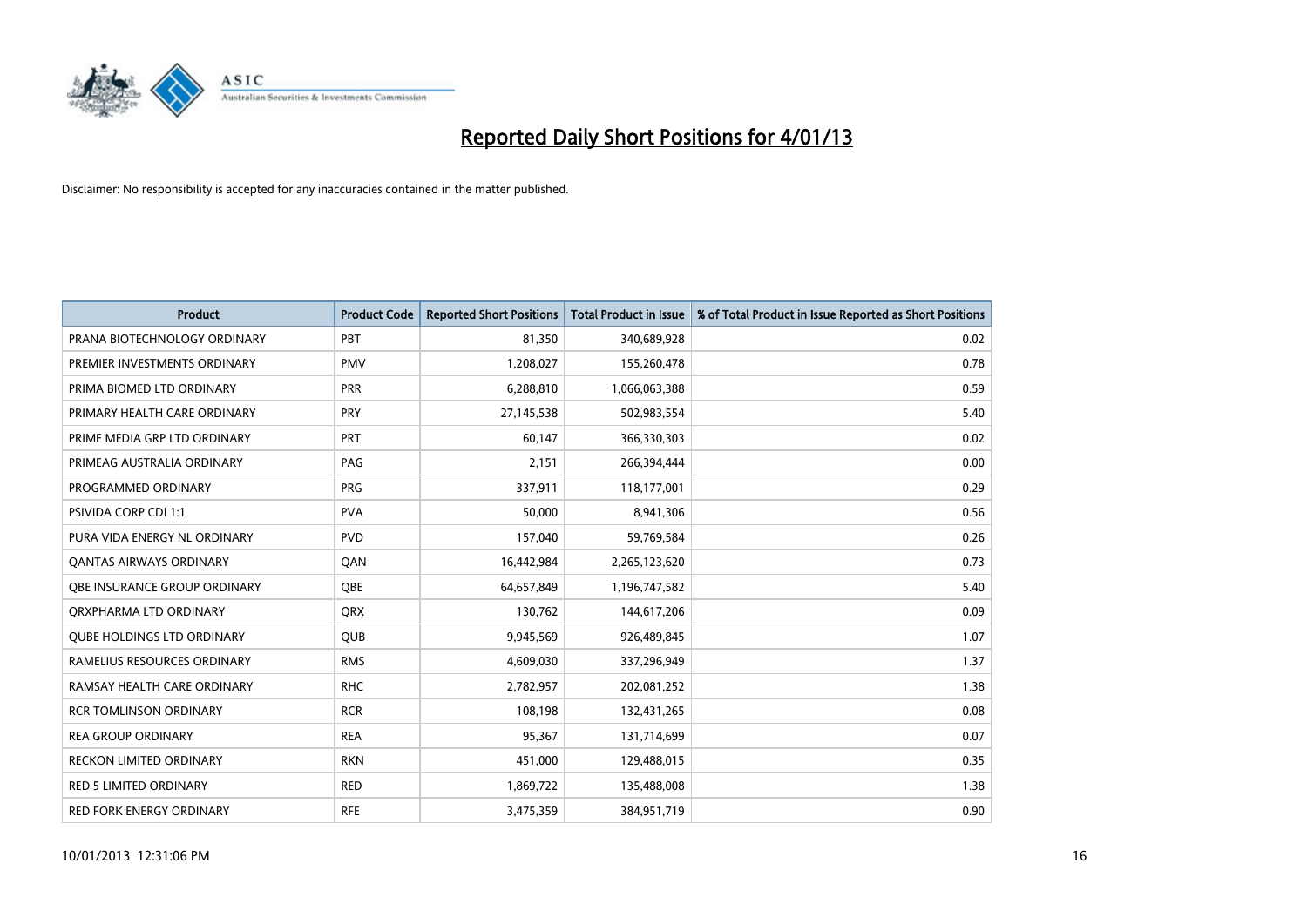

| <b>Product</b>                     | <b>Product Code</b> | <b>Reported Short Positions</b> | <b>Total Product in Issue</b> | % of Total Product in Issue Reported as Short Positions |
|------------------------------------|---------------------|---------------------------------|-------------------------------|---------------------------------------------------------|
| REDBANK ENERGY LTD ORDINARY        | AEI                 | 13                              | 786,287                       | 0.00                                                    |
| REDFLEX HOLDINGS ORDINARY          | <b>RDF</b>          | 2,820                           | 110,762,310                   | 0.00                                                    |
| REECE AUSTRALIA LTD. ORDINARY      | <b>REH</b>          | 10,494                          | 99,600,000                    | 0.01                                                    |
| REGIS RESOURCES ORDINARY           | <b>RRL</b>          | 2,390,063                       | 473,972,396                   | 0.50                                                    |
| RESMED INC CDI 10:1                | <b>RMD</b>          | 2,846,691                       | 1,556,242,300                 | 0.18                                                    |
| <b>RESOLUTE MINING ORDINARY</b>    | <b>RSG</b>          | 2,575,835                       | 643,094,224                   | 0.40                                                    |
| RESOURCE GENERATION ORDINARY       | <b>RES</b>          | 173                             | 263,345,652                   | 0.00                                                    |
| RETAIL FOOD GROUP ORDINARY         | <b>RFG</b>          | 154,428                         | 130,054,522                   | 0.12                                                    |
| REVERSE CORP LIMITED ORDINARY      | <b>REF</b>          | 100                             | 92,382,175                    | 0.00                                                    |
| REX MINERALS LIMITED ORDINARY      | <b>RXM</b>          | 2,007,834                       | 188,907,284                   | 1.06                                                    |
| <b>RHG LIMITED ORDINARY</b>        | <b>RHG</b>          | 297,720                         | 308,483,177                   | 0.10                                                    |
| RIALTO ENERGY ORDINARY             | <b>RIA</b>          | 41                              | 672,259,992                   | 0.00                                                    |
| <b>RIDLEY CORPORATION ORDINARY</b> | <b>RIC</b>          | 35,924                          | 307,817,071                   | 0.01                                                    |
| RIO TINTO LIMITED ORDINARY         | <b>RIO</b>          | 10,164,795                      | 435,758,720                   | 2.33                                                    |
| ROC OIL COMPANY ORDINARY           | <b>ROC</b>          | 1,394,729                       | 683,235,552                   | 0.20                                                    |
| RURALCO HOLDINGS ORDINARY          | <b>RHL</b>          | 12,000                          | 55,019,284                    | 0.02                                                    |
| SAI GLOBAL LIMITED ORDINARY        | SAI                 | 5,431,061                       | 206,883,139                   | 2.63                                                    |
| SALMAT LIMITED ORDINARY            | <b>SLM</b>          | 488,210                         | 159,812,799                   | 0.31                                                    |
| SAMSON OIL & GAS LTD ORDINARY      | SSN                 | 5,144,134                       | 1,865,384,154                 | 0.28                                                    |
| SANDFIRE RESOURCES ORDINARY        | <b>SFR</b>          | 1,708,057                       | 153,524,301                   | 1.11                                                    |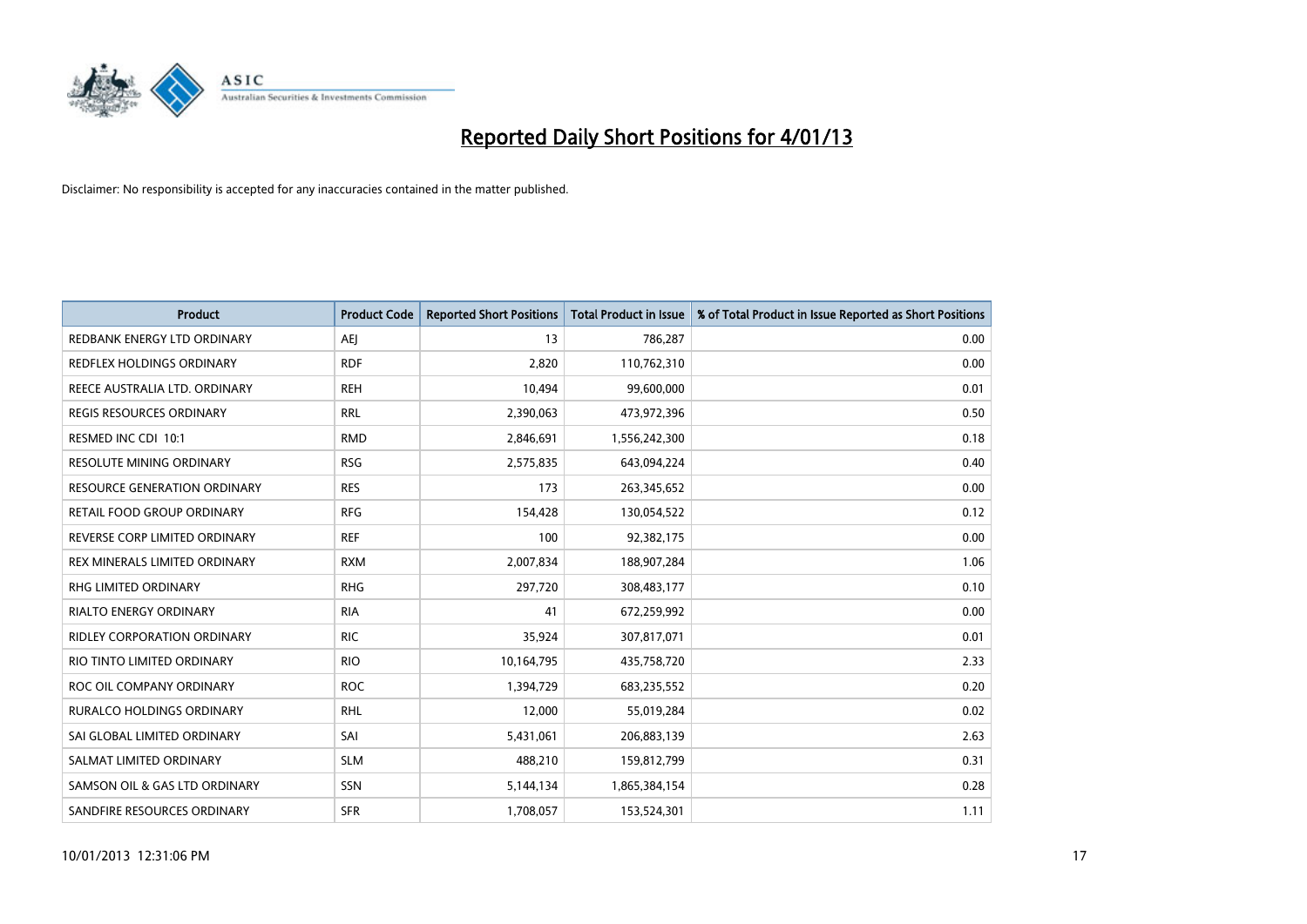

| <b>Product</b>                           | <b>Product Code</b> | <b>Reported Short Positions</b> | <b>Total Product in Issue</b> | % of Total Product in Issue Reported as Short Positions |
|------------------------------------------|---------------------|---------------------------------|-------------------------------|---------------------------------------------------------|
| <b>SANTOS LTD ORDINARY</b>               | <b>STO</b>          | 3,567,121                       | 958,870,979                   | 0.37                                                    |
| SARACEN MINERAL ORDINARY                 | SAR                 | 6,542,889                       | 595,217,424                   | 1.10                                                    |
| SCA PROPERTY GROUP STAPLED SECURITIES    | <b>SCP</b>          | 6,805,024                       | 585,455,114                   | 1.16                                                    |
| SEDGMAN LIMITED ORDINARY                 | <b>SDM</b>          | 565,584                         | 217,623,797                   | 0.26                                                    |
| SEEK LIMITED ORDINARY                    | <b>SEK</b>          | 13,805,004                      | 337,101,307                   | 4.10                                                    |
| SENEX ENERGY LIMITED ORDINARY            | SXY                 | 2,390,178                       | 1,140,194,837                 | 0.21                                                    |
| SERVICE STREAM ORDINARY                  | <b>SSM</b>          | 5,018                           | 283,418,867                   | 0.00                                                    |
| SEVEN GROUP HOLDINGS ORDINARY            | <b>SVW</b>          | 3,106,548                       | 307,410,281                   | 1.01                                                    |
| SEVEN WEST MEDIA LTD ORDINARY            | <b>SWM</b>          | 20,217,164                      | 999,160,872                   | 2.02                                                    |
| SIGMA PHARMACEUTICAL ORDINARY            | <b>SIP</b>          | 7,130,940                       | 1,173,298,140                 | 0.61                                                    |
| SILEX SYSTEMS ORDINARY                   | <b>SLX</b>          | 995,733                         | 170,232,464                   | 0.58                                                    |
| SILVER LAKE RESOURCE DEF EX IGR          | <b>SLRN</b>         | 4,404                           | 150,097,055                   | 0.00                                                    |
| SILVER LAKE RESOURCE ORDINARY            | <b>SLR</b>          | 18,845,275                      | 228,940,486                   | 8.23                                                    |
| SIMS METAL MGMT LTD ORDINARY             | SGM                 | 8,203,932                       | 204,296,106                   | 4.02                                                    |
| SINGAPORE TELECOMM. CHESS DEPOSITARY INT | SGT                 | 4,322,264                       | 138,645,546                   | 3.12                                                    |
| SIRIUS RESOURCES NL ORDINARY             | <b>SIR</b>          | 58,998                          | 220,834,586                   | 0.03                                                    |
| SIRTEX MEDICAL ORDINARY                  | <b>SRX</b>          | 315,291                         | 55,768,136                    | 0.57                                                    |
| SKILLED GROUP LTD ORDINARY               | <b>SKE</b>          | 6,137,539                       | 233,487,276                   | 2.63                                                    |
| <b>SKY NETWORK ORDINARY</b>              | <b>SKT</b>          | 13,713                          | 389,139,785                   | 0.00                                                    |
| SKYCITY ENT GRP LTD ORDINARY             | <b>SKC</b>          | 87,149                          | 576.958.340                   | 0.02                                                    |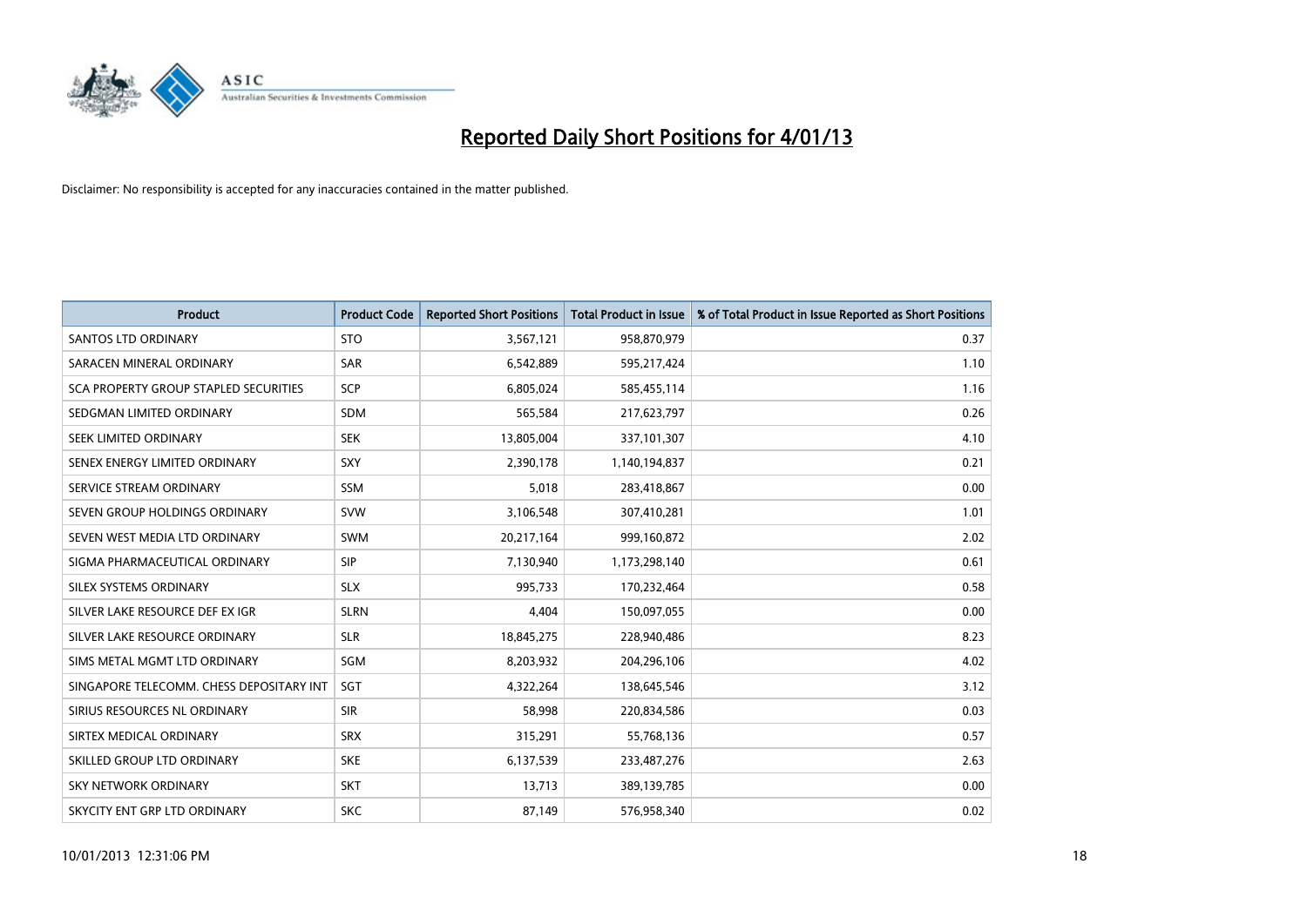

| <b>Product</b>                           | <b>Product Code</b> | <b>Reported Short Positions</b> | <b>Total Product in Issue</b> | % of Total Product in Issue Reported as Short Positions |
|------------------------------------------|---------------------|---------------------------------|-------------------------------|---------------------------------------------------------|
| <b>SLATER &amp; GORDON ORDINARY</b>      | <b>SGH</b>          | 25,621                          | 170,537,215                   | 0.02                                                    |
| SMS MANAGEMENT. ORDINARY                 | <b>SMX</b>          | 1,182,601                       | 69,378,477                    | 1.70                                                    |
| SONIC HEALTHCARE ORDINARY                | <b>SHL</b>          | 5,340,907                       | 396,025,681                   | 1.35                                                    |
| SOUL PATTINSON (W.H) ORDINARY            | SOL                 | 14,266                          | 239,395,320                   | 0.01                                                    |
| SOUTH BOULDER MINES ORDINARY             | <b>STB</b>          | 136,195                         | 127,952,826                   | 0.11                                                    |
| SP AUSNET STAPLED SECURITIES             | SPN                 | 7,129,163                       | 3,367,543,113                 | 0.21                                                    |
| SPARK INFRASTRUCTURE STAPLED NOTE & UNIT | SKI                 | 33,359,622                      | 1,326,734,264                 | 2.51                                                    |
| SPDR 200 FUND ETF UNITS                  | <b>STW</b>          | 31,223                          | 48,359,567                    | 0.06                                                    |
| SPDRMSCIAUSELECTHDY ETF UNITS            | SYI                 | 13,084                          | 2,407,545                     | 0.54                                                    |
| SPECIALTY FASHION ORDINARY               | <b>SFH</b>          | 2,578,941                       | 192,236,121                   | 1.34                                                    |
| ST BARBARA LIMITED ORDINARY              | <b>SBM</b>          | 1,737,907                       | 488,074,077                   | 0.36                                                    |
| STANMORE COAL LTD ORDINARY               | <b>SMR</b>          | 32,870                          | 207,827,090                   | 0.02                                                    |
| STARPHARMA HOLDINGS ORDINARY             | SPL                 | 6,375,378                       | 283,640,060                   | 2.25                                                    |
| STHN CROSS MEDIA ORDINARY                | SXL                 | 18,262,556                      | 704,858,524                   | 2.59                                                    |
| STOCKLAND UNITS/ORD STAPLED              | SGP                 | 23,210,486                      | 2,202,657,963                 | 1.05                                                    |
| STRAITS RES LTD. ORDINARY                | SRO                 | 69,907                          | 1,164,150,159                 | 0.01                                                    |
| STW COMMUNICATIONS ORDINARY              | SGN                 | 77,040                          | 403,828,512                   | 0.02                                                    |
| SUNCORP GROUP LTD ORDINARY               | <b>SUN</b>          | 9,015,508                       | 1,286,600,980                 | 0.70                                                    |
| SUNDANCE ENERGY ORDINARY                 | <b>SEA</b>          | 2,727,038                       | 278,765,141                   | 0.98                                                    |
| SUNDANCE RESOURCES ORDINARY              | <b>SDL</b>          | 7,416,772                       | 3,066,227,034                 | 0.24                                                    |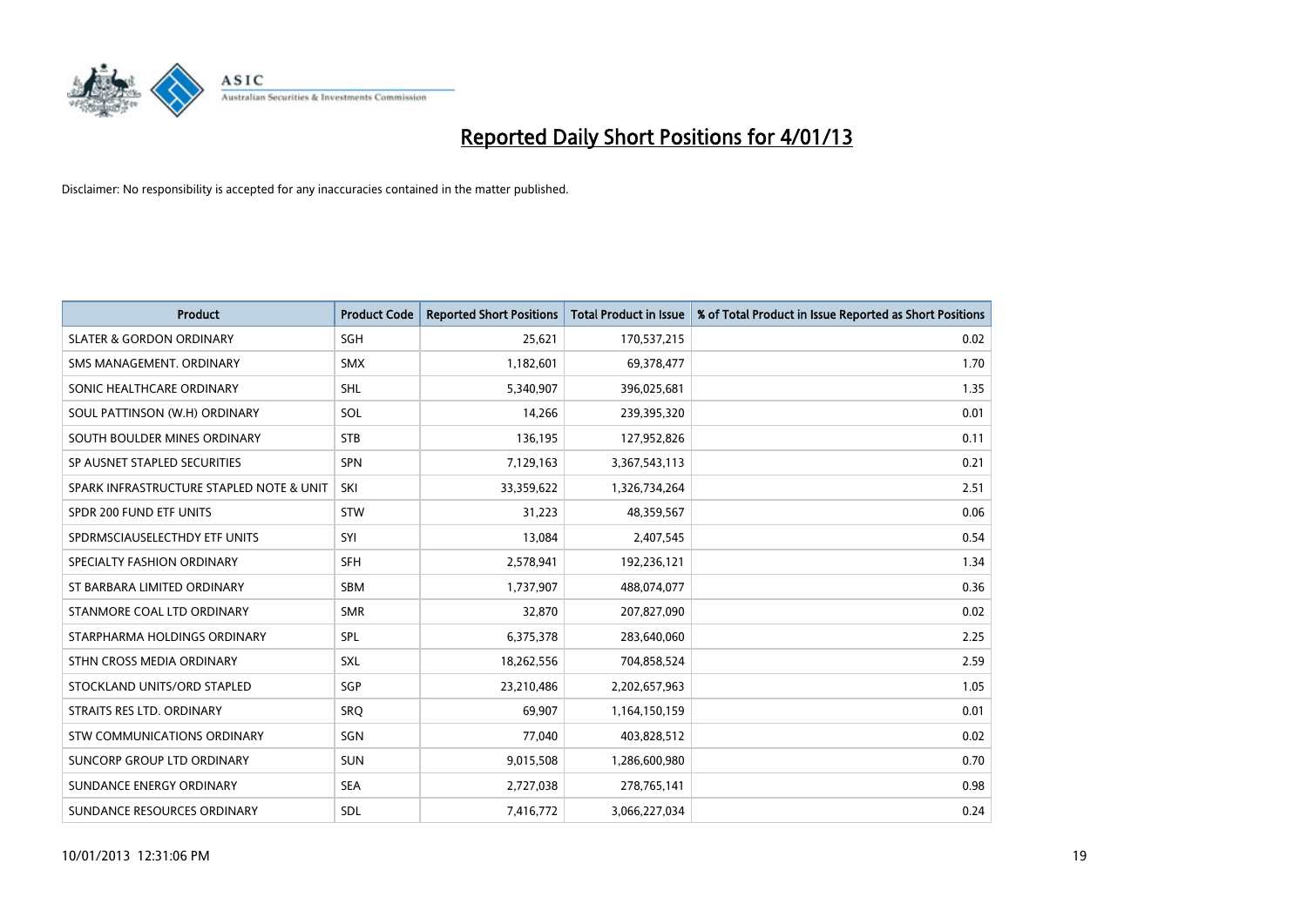

| <b>Product</b>                       | <b>Product Code</b> | <b>Reported Short Positions</b> | <b>Total Product in Issue</b> | % of Total Product in Issue Reported as Short Positions |
|--------------------------------------|---------------------|---------------------------------|-------------------------------|---------------------------------------------------------|
| SUNLAND GROUP LTD ORDINARY           | <b>SDG</b>          | 118,391                         | 189,417,674                   | 0.06                                                    |
| SUPER RET REP LTD ORDINARY           | <b>SUL</b>          | 858,615                         | 196,382,811                   | 0.44                                                    |
| SYD AIRPORT STAPLED US PROHIBIT.     | SYD                 | 11,885,920                      | 1,861,210,782                 | 0.64                                                    |
| SYRAH RESOURCES ORDINARY             | <b>SYR</b>          | 16,587                          | 134,107,089                   | 0.01                                                    |
| <b>TABCORP HOLDINGS LTD ORDINARY</b> | <b>TAH</b>          | 15,403,689                      | 734,015,737                   | 2.10                                                    |
| TANAMI GOLD NL ORDINARY              | <b>TAM</b>          | 378,353                         | 261,132,677                   | 0.14                                                    |
| TAP OIL LIMITED ORDINARY             | <b>TAP</b>          | 447.868                         | 241,295,311                   | 0.19                                                    |
| TASSAL GROUP LIMITED ORDINARY        | <b>TGR</b>          | 75,124                          | 146,304,404                   | 0.05                                                    |
| TATTS GROUP LTD ORDINARY             | <b>TTS</b>          | 7,110,184                       | 1,386,103,541                 | 0.51                                                    |
| <b>TECHNOLOGY ONE ORDINARY</b>       | <b>TNE</b>          | 49,762                          | 306,620,955                   | 0.02                                                    |
| <b>TELECOM CORPORATION ORDINARY</b>  | <b>TEL</b>          | 7,734,471                       | 1,824,673,847                 | 0.42                                                    |
| <b>TELSTRA CORPORATION, ORDINARY</b> | <b>TLS</b>          | 21,560,156                      | 12,443,074,357                | 0.17                                                    |
| TEN NETWORK HOLDINGS ORDINARY        | <b>TEN</b>          | 135,475,376                     | 2,312,328,771                 | 5.86                                                    |
| TERANGA GOLD CORP CDI 1:1            | <b>TGZ</b>          | 207.426                         | 163,248,235                   | 0.13                                                    |
| TEXON PETROLEUM LTD ORDINARY         | <b>TXN</b>          | 70,615                          | 245,339,848                   | 0.03                                                    |
| THE REJECT SHOP ORDINARY             | <b>TRS</b>          | 2,556,876                       | 26,092,220                    | 9.80                                                    |
| THORN GROUP LIMITED ORDINARY         | <b>TGA</b>          | 869,786                         | 146,784,042                   | 0.59                                                    |
| TIGER RESOURCES ORDINARY             | <b>TGS</b>          | 2,052,060                       | 673,470,269                   | 0.30                                                    |
| TOLL HOLDINGS LTD ORDINARY           | <b>TOL</b>          | 32,674,446                      | 717,133,875                   | 4.56                                                    |
| TOX FREE SOLUTIONS ORDINARY          | <b>TOX</b>          | 845.620                         | 115,989,858                   | 0.73                                                    |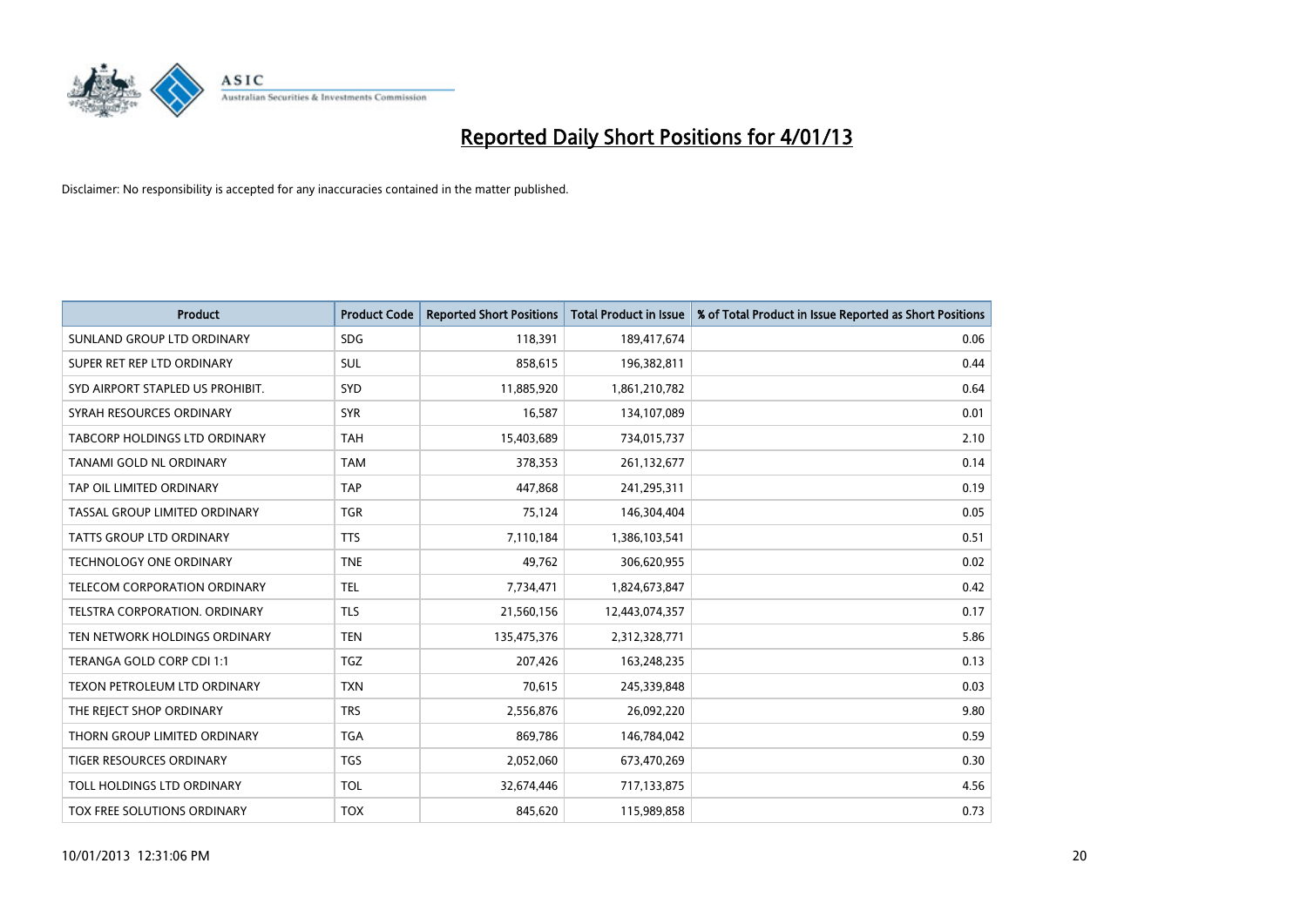

| <b>Product</b>                         | <b>Product Code</b> | <b>Reported Short Positions</b> | <b>Total Product in Issue</b> | % of Total Product in Issue Reported as Short Positions |
|----------------------------------------|---------------------|---------------------------------|-------------------------------|---------------------------------------------------------|
| TPG TELECOM LIMITED ORDINARY           | <b>TPM</b>          | 2,896,917                       | 793,808,141                   | 0.36                                                    |
| TRADE ME GROUP ORDINARY                | <b>TME</b>          | 792,895                         | 396,017,568                   | 0.20                                                    |
| TRANSFIELD SERVICES ORDINARY           | <b>TSE</b>          | 4,794,927                       | 512,457,716                   | 0.94                                                    |
| TRANSPACIFIC INDUST. ORDINARY          | <b>TPI</b>          | 6,777,063                       | 1,578,563,490                 | 0.43                                                    |
| TRANSURBAN GROUP TRIPLE STAPLED SEC.   | <b>TCL</b>          | 6,779,879                       | 1,462,379,803                 | 0.46                                                    |
| TREASURY WINE ESTATE ORDINARY          | <b>TWE</b>          | 20,084,690                      | 647,227,144                   | 3.10                                                    |
| TROY RESOURCES LTD ORDINARY            | <b>TRY</b>          | 74,931                          | 91,318,649                    | 0.08                                                    |
| UGL LIMITED ORDINARY                   | <b>UGL</b>          | 6,577,640                       | 166,315,038                   | 3.95                                                    |
| <b>UXC LIMITED ORDINARY</b>            | <b>UXC</b>          | 1,489,536                       | 308,056,885                   | 0.48                                                    |
| <b>VENTURE MINERALS ORDINARY</b>       | <b>VMS</b>          | 227,760                         | 287,320,170                   | 0.08                                                    |
| <b>VIRGIN AUS HLDG LTD ORDINARY</b>    | <b>VAH</b>          | 42,602,805                      | 2,455,775,111                 | 1.73                                                    |
| <b>VOCUS COMMS LTD ORDINARY</b>        | VOC                 | 76,705                          | 77,111,341                    | 0.10                                                    |
| <b>WATPAC LIMITED ORDINARY</b>         | <b>WTP</b>          | 8,701                           | 184,332,526                   | 0.00                                                    |
| <b>WDS LIMITED ORDINARY</b>            | <b>WDS</b>          | 7                               | 144,740,614                   | 0.00                                                    |
| WEBIET LIMITED ORDINARY                | <b>WEB</b>          | 97,584                          | 78,010,374                    | 0.13                                                    |
| <b>WESFARMERS LIMITED ORDINARY</b>     | <b>WES</b>          | 26,427,632                      | 1,006,650,182                 | 2.63                                                    |
| WESFARMERS LIMITED PARTIALLY PROTECTED | <b>WESN</b>         | 38,966                          | 150,543,416                   | 0.03                                                    |
| <b>WESTERN AREAS NL ORDINARY</b>       | <b>WSA</b>          | 13,174,402                      | 192,893,794                   | 6.83                                                    |
| WESTERN DESERT RES. ORDINARY           | <b>WDR</b>          | 328,821                         | 360,853,631                   | 0.09                                                    |
| WESTFIELD GROUP ORD/UNIT STAPLED SEC   | <b>WDC</b>          | 4,473,766                       | 2,228,403,362                 | 0.20                                                    |